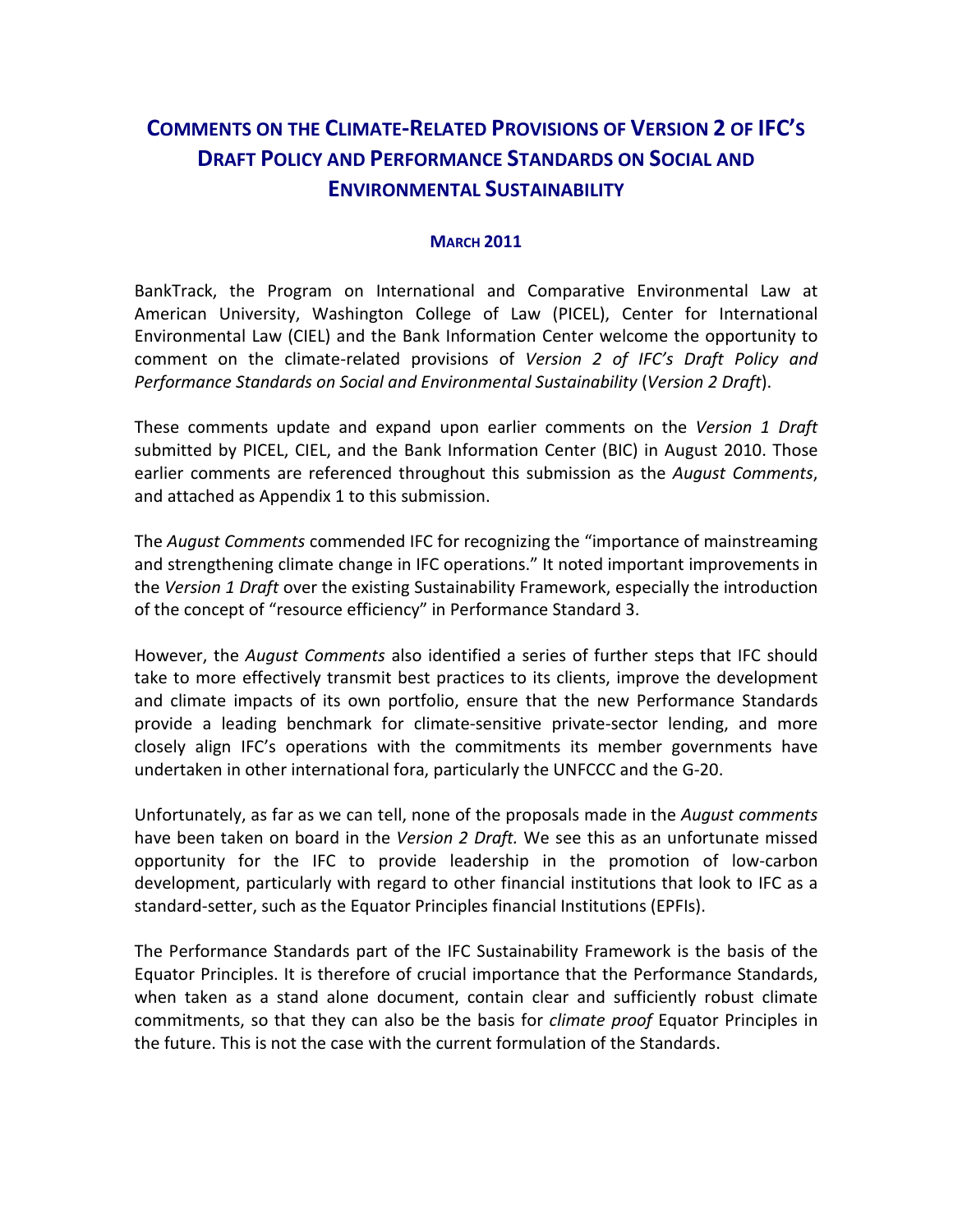We hope that in Phase III of the review process IFC will reconsider how the proposals in the *August Comments* can be reflected in the final draft. Specifically, we hope that IFC can incorporate provisions to:

- 1. Better align its organizational objectives regarding poverty alleviation, environmental responsibility, and climate-sensitivity by focusing on catalyzing transformational improvements in end-use efficiency of energy and utility services through, for example, the use of assessment tools such as Integrated Resource Planning and full life-cycle cost accounting (Appendix 1, sections 2.1, 2.2, 2.3, and 3.2);
- 2. Require the sponsors of high-impact, long-term projects to assess the climate resilience of their projects, and specify how they will manage climate-related risks in their management plans. (Appendix 1, Section 3.1).
- 3. Require clients to meet rigorous efficiency standards for the plant and equipment of the projects IFC supports and for the products they will produce, and adopt a presumption that "best available technologies" will be used. (Appendix 1, Section 4.3).

In addition, two other sets of recommendations proposed in the *August Comments*  should also be reconsidered, but need to be updated in light of recent developments.

First, the *August Comments* included recommendations on how the "resource efficiency" provisions of PS 3 could be strengthened to ensure that clients prioritize efficiency as a strategy to minimize their environmental footprints. (Appendix 1, sections 4.1, 4.3). Language introduced in *Version 2*, however, has actually weakened these provisions.

Second, the *August Comments* recommended IFC adopt language in the *Sustainability Policy* to reflect the commitments its borrowing country members had made under the Copenhagen Accords. (Appendix 1, section 2.4). The need for such language is even greater today, as these commitments have been clarified and extended under the Cancun Agreements.

### *Resource Efficiency and the "Mitigation Hierarchy" under Performance Standard 3*

Performance Standard 3 in the *Version 2 Draft* quite properly incorporates two concepts that, taken together, have the potential to dramatically reduce the climate (and other environmental) impacts of the projects IFC supports. First, it includes a more robust "mitigation hierarchy," that requires project sponsors "to anticipate and avoid, or where avoidance is not possible, minimize, or compensate for/offset for risks and impacts to workers, Affected Communities, and the environment (*Version 2, PS 1; Version 2, PS 3*, para. 12). Second, it also expects clients to implement certain efficiency measures to reduce their resource throughput. (*Version 2, PS 3*, paras. 6-7).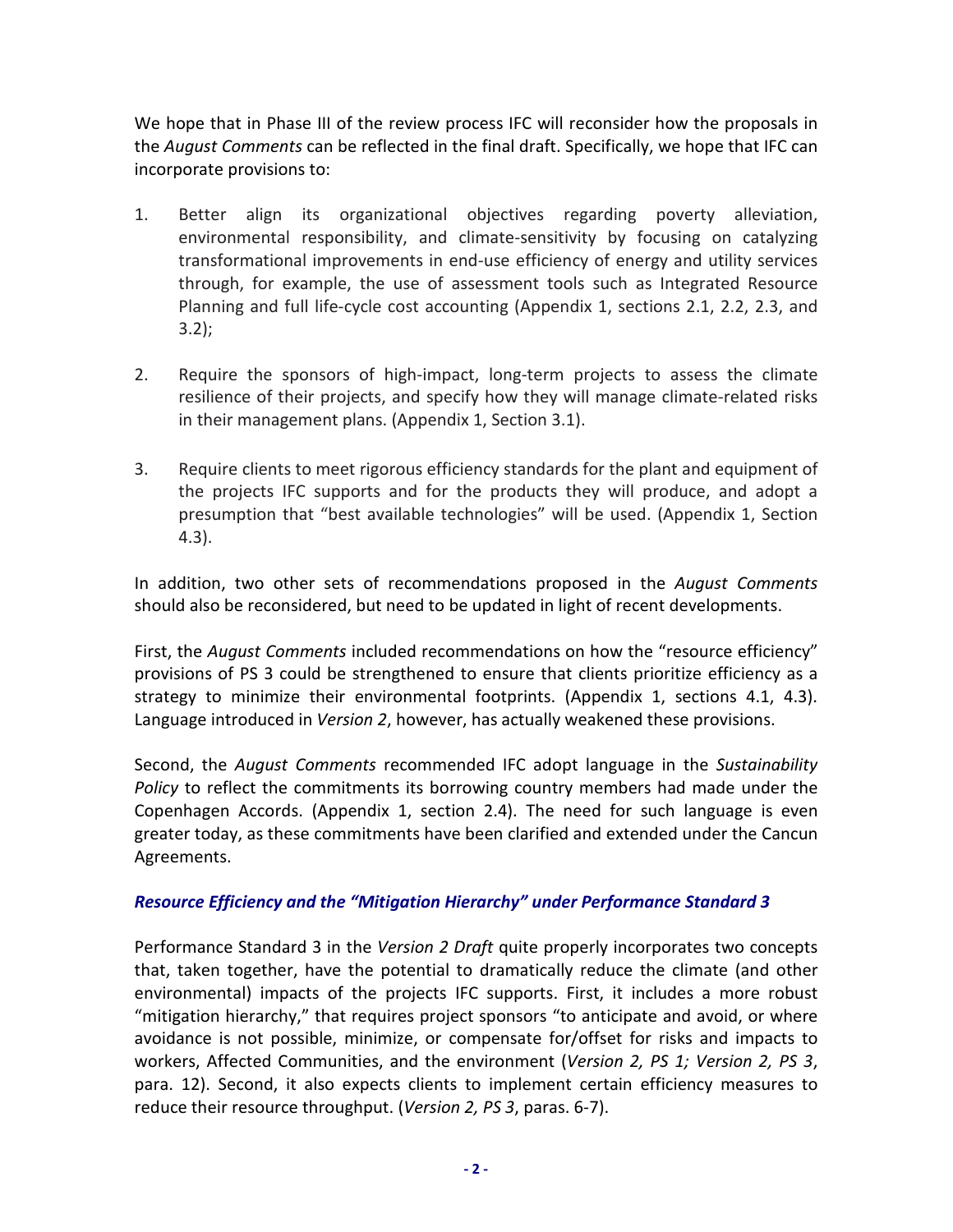The problem, however, is that PS 3 does not adequately integrate resource efficiency into the "mitigation hierarchy." Resource efficiency measures eliminate adverse impacts associated with activities across the entire production chain. They avoid impacts upstream by reducing resource inputs, and downstream by reducing wastes and pollutants. In the context of the mitigation hierarchy, then, improving resource efficiency should be treated as an avoidance strategy, and prioritized at the top of the hierarchy. Clients therefore should be expected to apply efficiency measures along with other avoidance measures wherever possible, and undertake efforts to minimize, restore, or offset impacts only where such avoidance is not possible.

Rather than treating efficiency as a frontline avoidance strategy, however, PS 3 appears to exempt it from the mitigation hierarchy entirely. Clients are not expected to prioritize resource efficiency efforts to avoid climate (or any other) impacts. Instead, they need only adopt efficiency measures that are "cost effective." According to the definition in the *Version 2 Draft*, "a resource efficiency or GHG emissions reduction measure is considered cost-effective if it is expected to provide a suitable risk-rated return on investment."<sup>1</sup> (footnote 5).

This is a marked step backwards from the *Version 1 Draft*, which does not include this limitation. Under this definition, efficiency will be required as an avoidance strategy only to the extent that it also provides a profit center for the project sponsor. Rather than circumscribing its efficiency provisions in this way, IFC should maintain the integrity and consistency of the "mitigation hierarchy" by simply eliminating the limitation of "cost effectiveness" on efficiency measures. IFC should make clear that efficiency will be prioritized within the mitigation hierarchy along with other avoidance strategies, and that cost considerations of efficiency measures will be evaluated no differently than other avoidance strategies.

#### *Application of the UNFCCC Cancun Agreements*

l

The World Bank Group has recognized that the United Nations Framework Convention on Climate Change (UNFCCC) is the primary venue for the international community to devise modes of global cooperation on climate change, including the provision of financial

 $<sup>1</sup>$  This definition of "cost effectiveness" also has an additional conceptual problem, in that it assumes that efficiency</sup> measures should be evaluated as stand-alone investments that will have diminishing rates of return. In fact, when efficiency measures are viewed from a systemic perspective, they can produce expanding rates of return in which large energy savings costs less than small ones. For example, to determine how much insulation to put in a new house, the IFC approach implies looking only at the cost of the insulation, and comparing the marginal costs of the insulation with the present value of the saved marginal energy. However, additional investments in insulation might actually generate substantially higher returns, as the improved efficiency of the house reduces the capital requirements for a large furnace, ducts. etc. See Amory Lovins, 2005. *Energy End-Use Efficiency*. www.rmi.org.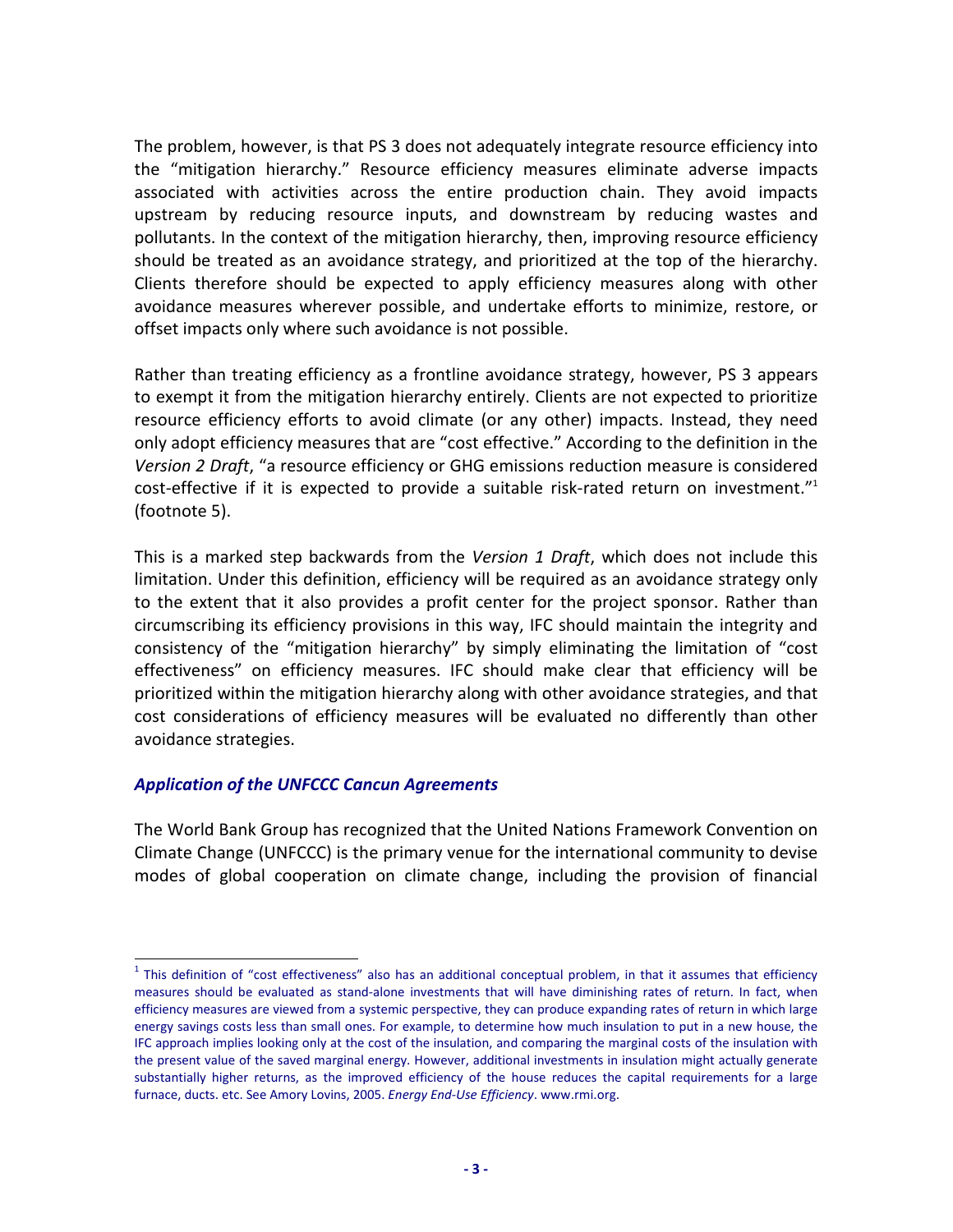assistance, $2$  and that it should respect this primacy by deferring to the outcomes of UNFCCC decision-making processes.<sup>3</sup>

In December 2010, the Parties to the UNFCCC (including virtually all members of the IFC) agreed to the Cancun Agreements. IFC should take this opportunity to explicitly incorporate the relevant content of the Cancun Agreements, and the national commitments that its members set forth under the UNFCCC, into its policy framework. Section IIIB of the Cancun Agreements requires developing countries to take "nationally appropriate mitigation actions (NAMAs)" to reduce the growth in their emissions, consistent with their own national circumstances and development aspirations (para. 48). It encourages developing countries to develop low-carbon development strategies to guide these mitigation actions (para. 65). It also creates a registry to record these NAMAs, with separate sections for those that require international support to be implemented and those that do not. (paras. 53, 58).

Because the low-carbon development strategies and NAMAs produced pursuant to the Cancun Agreements will reflect a country's particular development priorities and challenges, IFC should use them as critical planning tools. The *Policy* should specify how they will be integrated into IFC's investment decision-making. As an initial matter, IFC should not support a project that is inconsistent with the mitigation plans, priorities and objectives that countries bring forward to the international community as their response to the climate crisis. It should establish a clear framework for prioritizing support for those projects that are contemplated in low-carbon development plans and NAMAs, and that are identified in the registry as needing international support to be implemented.

Conversely, IFC should eschew projects that represent "business as usual" investments that will not appreciably limit emissions growth. Such projects necessarily involve fundamental trade-offs between development and climate mitigation objectives, and IFC should treat these as inconsistent with its strategic focus on capturing synergies between its strategic objectives. It should consider these projects, if at all, only where the host country does not have any projects waiting on the registry to be funded.

#### *Greenhouse Gas Reporting*

The quantification requirement in paragraph 8 of PS 3 is an important step forward. Accurate and comparable data on GHG emissions is a fundamental prerequisite for greater mitigation efforts and should provide the IFC with the tools it needs to achieve the objective of reducing project-related GHG emissions. Many countries have or are moving towards requiring this type of facility based reporting of emissions and it is good to see the IFC following suit. The inclusion of indirect emissions is likewise a positive step.

 2 World Bank, *Development and Climate Change: A Strategic Framework for the World Bank Group*, 2, 3 (2008).

<sup>3</sup> World Bank, *The Clean Technology Fund*, paras. 11, 56, 57 (2008).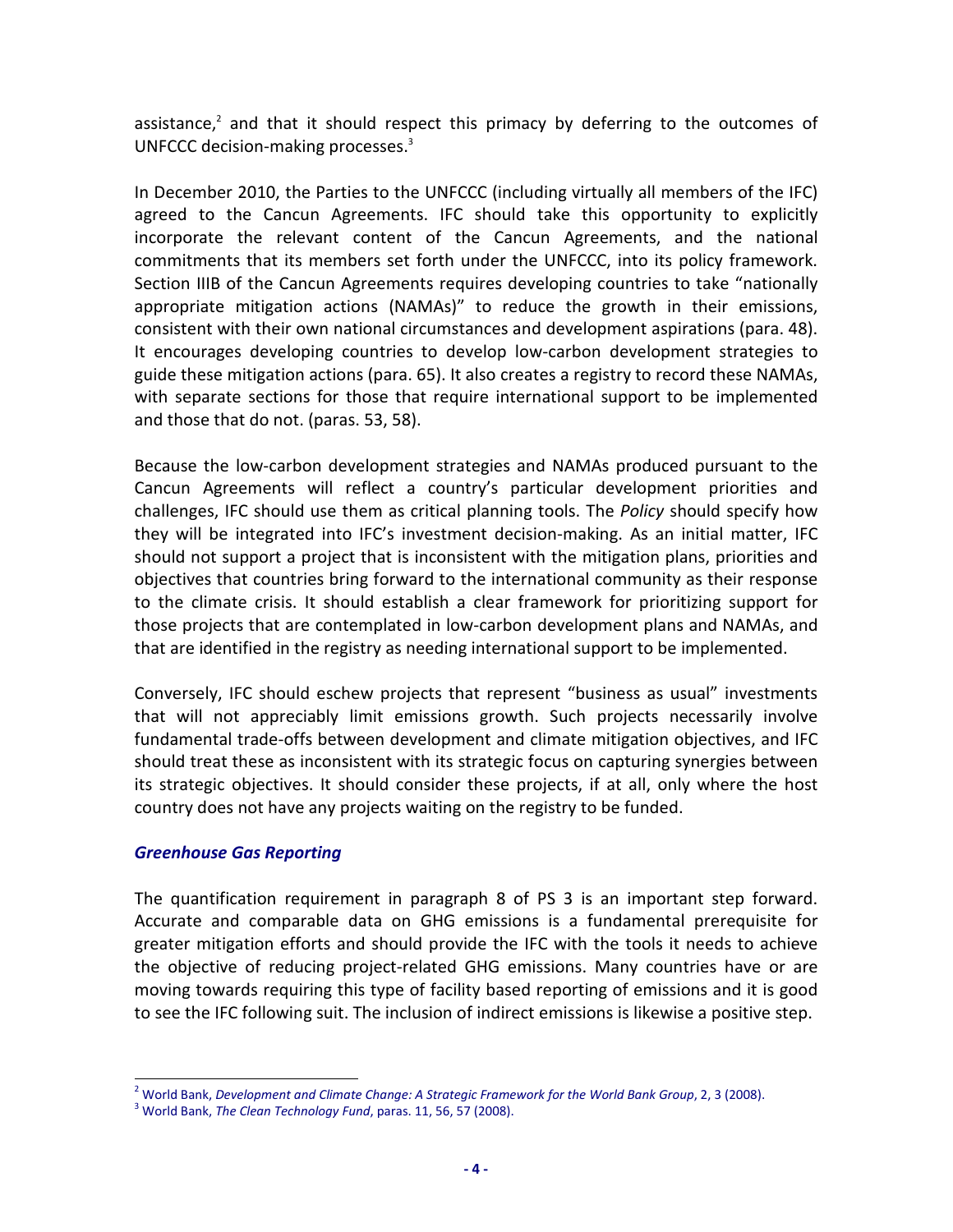However, the current language leaves open a number of important questions. First, the increase of the reporting threshold from 20,000 to 25,000 metric tonnes of CO2e, compared to *version 1*, seems arbitrary and may lead project proponents to configure project boundaries to fall outside of the reporting requirement in some cases. Second, while the draft standard encourages clients to follow the 2006 IPPC guidance, there is no standard accounting metric or methodology to ensure comparability of emissions across facilities and sectors. While the focus is on the GHGs identified under the UNFCCC, other emissions (such as particulates or black carbon) that are increasingly identified as having significant climate forcing impacts do not appear to be included in the scope of paragraph 8.

Finally and most importantly, PS 3 is silent as to the availability of the data generated in accordance with paragraph 8. In fact, from the language of the paragraph it is not clear that clients are required to report their annual emissions to any central collection point. Nor is it clear that the data generated (and presumably reported) will be subject to any verification procedure or made available to the public in an easily accessible format. A requirement that clients quantify emissions by itself is a relatively meaningless exercise.

#### **Contact Information**

For comments or questions, please contact: Steven Herz at steve.herz@sbcglobal.net Johan Frijns at coord@banktrack.org

### **These comments are submitted by:**

- BankTrack www.banktrack.org
- The Center for International Environmental Law, Washington DC www.CIEL.org
- **the Program on International and Comparative Environmental Law at American** University, Washington College of Law (PICEL) http://www.wcl.american.edu/environment/
- Bank Information Center, Washington DC www.bicusa.org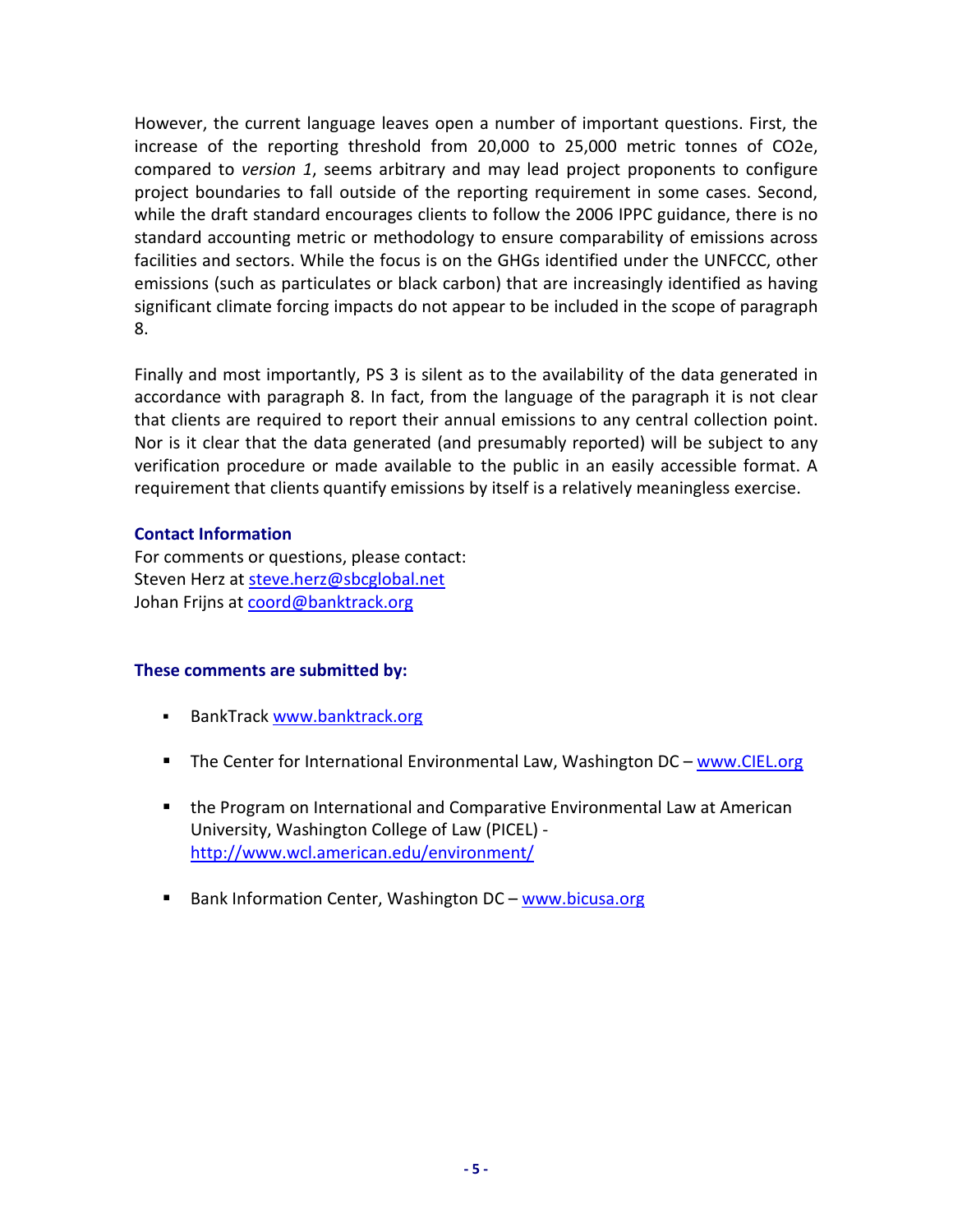# **APPENDIX 1**

# **COMMENTS ON THE CLIMATE-RELATED PROVISIONS OF IFC'S DRAFT POLICY AND PERFORMANCE STANDARDS ON SOCIAL AND ENVIRONMENTAL SUSTAINABILITY**

### **SUBMITTED BY THE PROGRAM ON INTERNATIONAL AND COMPARATIVE ENVIRONMENTAL LAW AT AMERICAN UNIVERSITY, WASHINGTON COLLEGE OF LAW (PICEL), BANK INFORMATION CENTER (BIC), AND CENTER FOR INTERNATIONAL ENVIRONMENTAL LAW (CIEL)**

STEVEN HERZ steve.herz@sbcglobal.net AUGUST 2010

### **1. INTRODUCTION**

The Program on International and Comparative Environmental Law at American University, Washington College of Law (PICEL), Bank Information Center (BIC), and Center for International Environmental Law (CIEL) welcome the opportunity to comment on the climate-related provisions of IFC's *Draft Policy and Performance Standards on Social and Environmental Sustainability* included in its *Progress Report* of April 14.<sup>4</sup>

The *Progress Report* notes that climate change is now one of IFC's "core operational pillars." (page 19). We fully support this strategic prioritization. We appreciate IFC's recognition that the existing Sustainability Framework does not adequately address the challenges climate change presents to its clients, affected communities, and the global commons, and IFC's willingness to revise its policy framework to better reflect the "importance of mainstreaming and strengthening climate change in IFC operations." (page 19). We see that the *Draft Policy and Performance Standards* is notably stronger than the existing Sustainability Framework in several key respects. In particular, the introduction of the concept of resource efficiency into Performance Standard 3 is an important substantive policy innovation.

The revised *Policy and Performance Standards* are likely to be in place for at least five years, and IFC intends them to define the "gold standard" policy framework for private-

 4 IFC, *Progress Report on IFC's Policy and Performance Standards on Social and Environmental Sustainability, and Policy on Disclosure of Information: Review and Update Process* (April 14, 2010).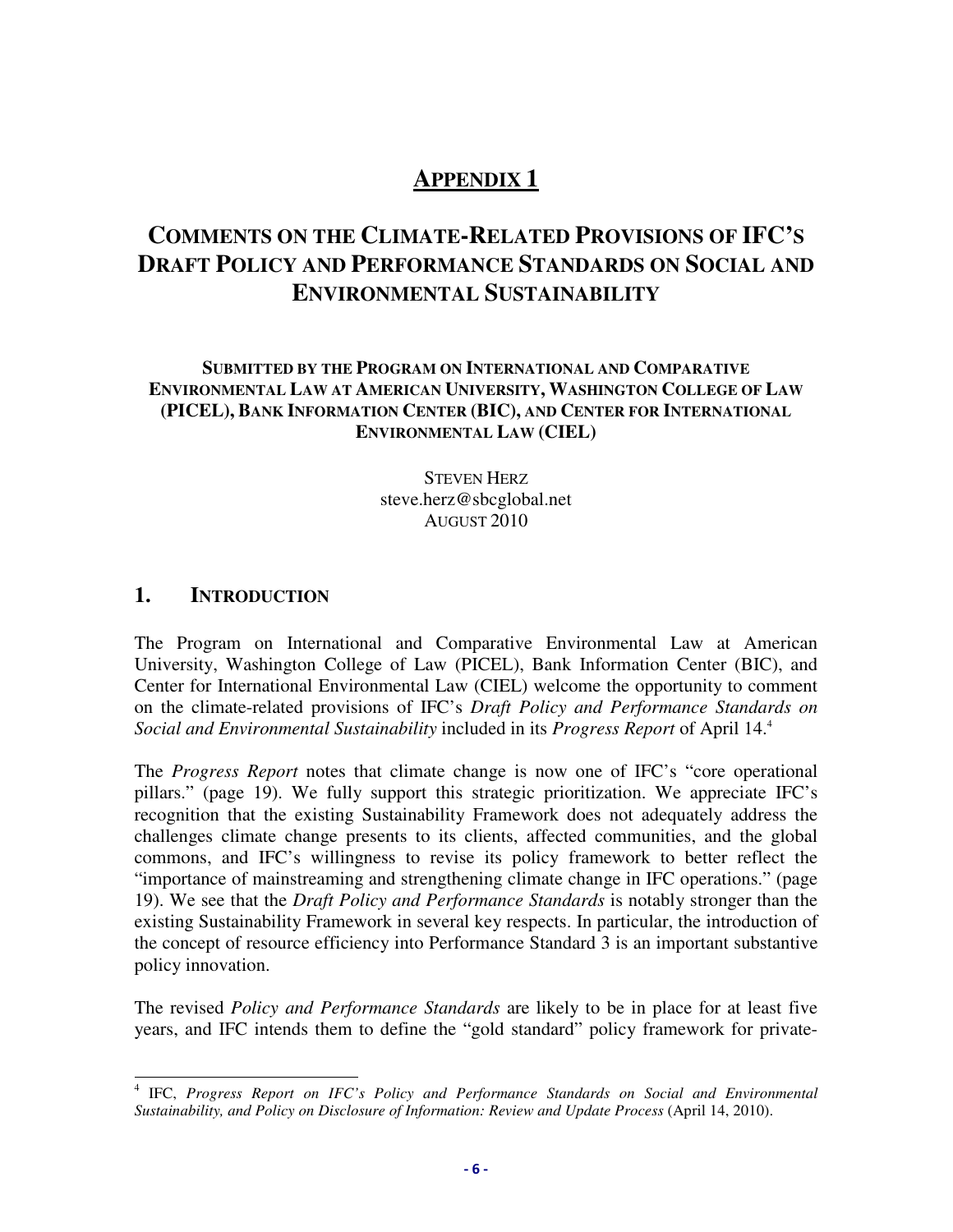sector led sustainable development over that period.<sup>5</sup> Accordingly, we had hoped that the *Draft Policy and Performance Standards* would go further towards integrating existing and emerging best practices for promoting zero/ultra-low carbon, climate resilient privatesector investment in the developing world. Despite significant improvements over the existing framework, the *Draft* does not yet fulfill this aspiration.

To meet this objective, the *Draft Policy and Performance Standards* must better align the imperatives of climate-sensitivity, environmental responsibility, and poverty alleviation. As a guiding principle, it should recognize that these objectives are not necessarily in tension. Rather, there are numerous opportunities to support projects that capture synergies among them, in particular by focusing narrowly on transformational improvements in enduse efficiency of energy and utility services. Capturing these synergies should be the *raison d'être* of IFC's climate-related work.

Towards this end, the *Sustainability Policy* should be strengthened to:

- 1. Explicitly prioritize an end-use oriented approach to delivering energy and other utility services. (see Section 2.1 below).
- 2. Require the use of assessment tools such as Integrated Resource Planning and full life-cycle accounting to ensure that end-use efficiency is prioritized, and that IFC's investments are as low-carbon, pro-poor, and sustainable as possible. (Section 2.2).
- 3. Establish criteria to prioritize support for zero/ultra-low carbon economic development and improved end-use resource efficiency in regulatory environments that incentivize throughput and investments in fossil fuelbased supply expansion. (Section 2.3).
- 4. Explicitly incorporate the agreements and commitments that member governments have made in other international venues, particularly the UNFCCC and the G-20. (Section 2.4).

*Performance Standard 1* should be strengthened to:

- 1. Require the sponsors of long-term projects to assess the climate resilience of the project and its development impact, and specify how it will manage those risks in its management plans. (Section 3.1).
- 2. Require utility sector clients to use assessment tools such as Integrated Resource Planning and full life-cycle accounting to ensure that the costs and risks of all options for utility service delivery are adequately assessed (Section 3.2).

*Performance Standard 3* should be strengthened to:

<sup>&</sup>lt;sup>5</sup> http://www.ifc.org/sustainability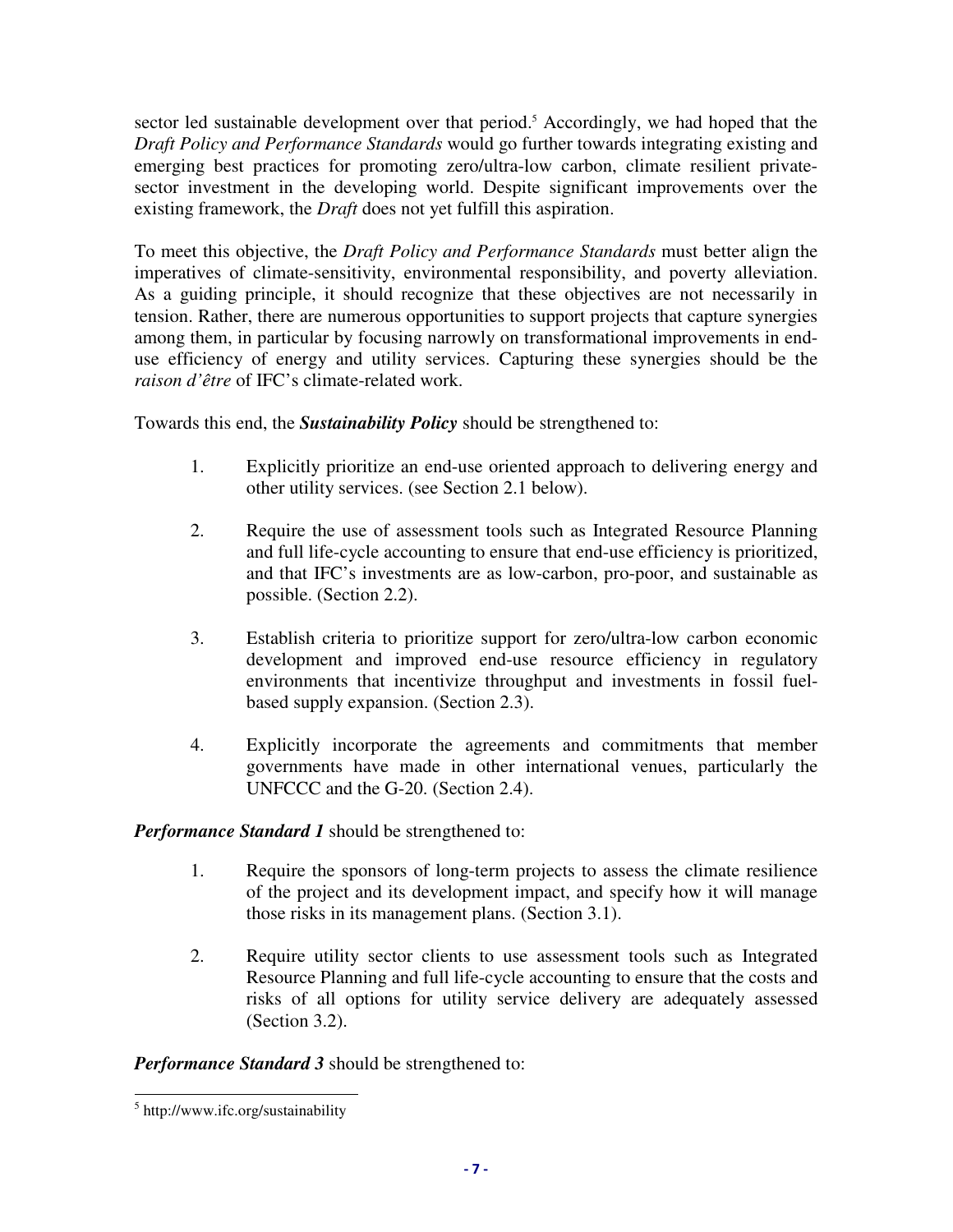- 1. Apply the "mitigation hierarchy" to the provisions regarding resource efficiency, energy use, and greenhouse gas emissions. (Section 4.1).
- 2. Require large-scale emitters to achieve carbon-neutrality, and apply the "mitigation hierarchy" to allow offsets only for emissions that cannot be avoided or reduced. (Section 4.2).
- 3. Adopt rigorous efficiency standards for the plant and equipment of the projects it supports, and for the products they will produce. (Section 4.3).

By strengthening the *Draft* to integrate these planning and assessment tools and international priorities in a clear and binding manner, IFC could improve its development effectiveness, better assist clients to manage the climate-related impacts and risks of their operations, and achieve its aspirations of being a conduit for best-practice climatesensitive, private-sector development.

## **2. RECOMMENDATIONS REGARDING THE SUSTAINABILITY POLICY**

### **2.1 The Policy should explicitly prioritize an end-use oriented approach to delivering energy, water, and other utility services.**

As the Independent Evaluation Group and numerous other observers have noted, efficiency is the single most important strategy for expanding and improving energy service delivery for the poor while facilitating the transition to sustainable, zero/ultra-low-carbon energy systems at least cost and risk.<sup>6</sup>

From a development perspective, systemic improvements in end-use efficiency—providing more energy services per unit of input—can do more, faster and at lower (and often negative) cost to help developing countries to meet their energy needs, and particularly those of the poor, than any other approach.<sup>7</sup> Investments in end-use energy efficiency can reduce the capital needed to provide energy services *ten-thousand fold* compared with expanding power plants and grids, by reducing capital inputs *one-thousand fold*, and returning that capital to investors in *one-tenth* the time.<sup>8</sup> For example, in 1996 researchers at Lawrence Berkeley National Laboratory found that a \$3 million dollar capital investment in a manufacturing plant to produce five million compact fluorescent lamps (CFLs) per year will, over the lifespan of the factory, produce enough CFLs to deliver the same lighting services as a nearly \$6 billion capital investment in constructing the 3,600 MW of coal-fired plants that would be needed to operate inefficient incandescent bulbs.<sup>9</sup>

<sup>&</sup>lt;sup>6</sup> World Bank Independent Evaluation Group, (2008). Climate Change and the World Bank Group, Phase I: An Evaluation of World Bank Win-Win Energy Policy Reforms; UN Secretary General's Advisory Group on Energy and Climate Change, 2010. *Energy for a Sustainable Future*. Amory Lovins, 2005. *Energy End-Use Efficiency*. www.rmi.org.

<sup>7</sup> Amory Lovins, 2005. *Energy End-Use Efficiency. available at* www.rmi.org.

<sup>8</sup> Lovins, *id.*, at 20.

<sup>&</sup>lt;sup>9</sup> M. Angali Sastray and Ashok Gadgil. 1996. Bombay Efficient Lighting Large-Scale Experiment (Belle): Blueprint for improving energy efficiency and reducing peak electric demand in a developing country.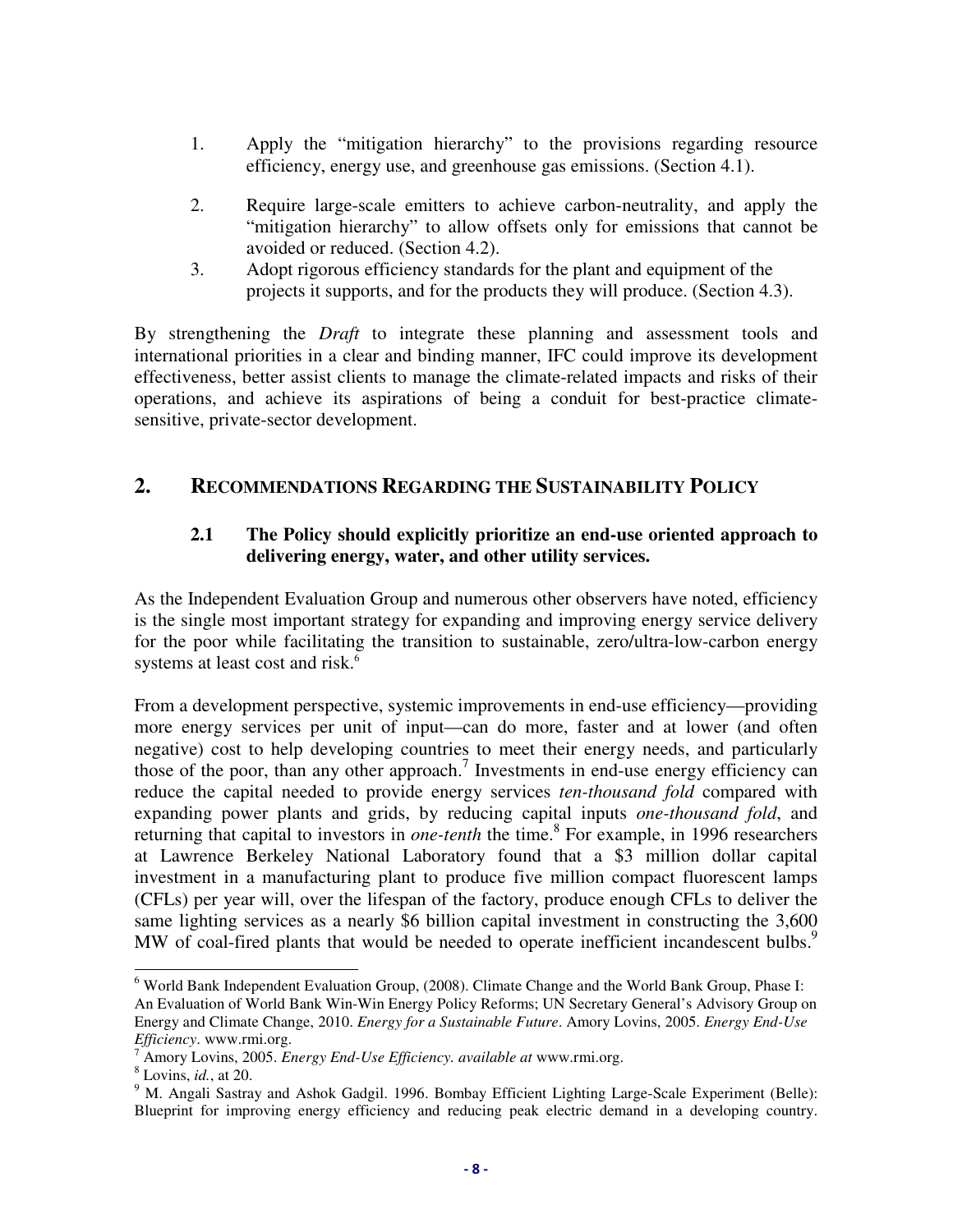Since then, the costs of CFLs have declined dramatically. Given that the power sector currently consumes nearly 25 percent of global development capital, an efficiency oriented energy strategy that so dramatically reduces the capital consumption of the sector has the potential to free up enormous amounts of investment capital for other development purposes.<sup>10</sup>

Similarly, from a climate mitigation perspective, end-use resource efficiency improvements offer the greatest benefits and lowest opportunity costs—they can eliminate by far the most carbon emissions per year and per dollar spent.<sup>11</sup> Indeed, McKinsey Global Institute and others have identified a number of efficiency initiatives that can reduce emissions almost immediately, with very attractive returns on investment and short payback periods.<sup>12</sup>

Given the extraordinary opportunities for end-use energy and water efficiency initiatives to achieve IFC's development, environmental, and carbon mitigation objectives at least cost and risk, IFC should prioritize an end-use oriented approach to the delivery of energy services in all of its activities. *Rather than supporting new centralized, generally fossilfuel based power plants, IFC should focus on becoming the global leader in supporting "efficiency power plants"-- bundled sets of energy efficiency programs that can deliver the energy and capacity equivalent of a large conventional power plant.<sup>13</sup> IFC should not support a project to expand energy supply where the same energy services could be more advantageously delivered through improved end-use efficiency.*

It is profoundly disappointing that the *Draft Policy* does not incorporate any policy requirements or mandate the use of specific assessment tools to prioritize and catalyze systemic improvements in end-use efficiency. This is a serious oversight that can not be fully remedied by addressing these issues in other places. While a strategic prioritization of efficiency certainly should be included in the World Bank Group's forthcoming *Energy* 

-

Atmospheric Environment, Volume 30, Issue 5, March 1996, Pages 803-808, Supercities: Environment Quality and Sustainable Development.

Another Lawrence Berkeley National Laboratory assessment similarly found that a \$10 million investment in a high-performance window glazing factory, which dramatically reduce commercial building airconditioning demand, eliminated the need for a several hundred million dollar, 800 MW power plant. Advanced Lighting and Window Technologies for Reducing Electricity Consumption and Peak Demand: Overseas Manufacturing and Marketing Opportunities, by Ashok Gadgil, Arthur Rosenfeld, Dariush Arasteh and Ellen Ward, Lawrence Berkeley National Lab, 1992, presented at the International Energy Agency/ENEL Conference on Advanced Technologies for Electric Demand-side Management, April 4-5, 1991, Sorrento, Italy. Also appears as Lawrence Berkeley Laboratory Report LBL-30389.

<sup>10</sup> Amory Lovins, 2005. *Energy End-Use Efficiency*, at 20*. available at* www.rmi.org.

<sup>11</sup> Amory Lovins, Imran Sheikh, and Alex Markevich, 2008 *Nuclear Power: Climate Fix or Folly?* (Rocky Mountain Institute), at 7-9, *available at* www.rmi.org

<sup>12</sup> McKinsey & Company, *Pathways to a Low Carbon Economy. Version 2 of the Global Greenhouse Gas Abatement Cost Curve* (2009)*;* Lovins, *Id.* 

<sup>&</sup>lt;sup>13</sup> See, e.g., the World Bank's recent support for mass distribution of compact flourescent light bulbs in Bangladesh. http://siteresources.worldbank.org/EXTENERGY2/Resources/ELIB\_Presentation.pdf. Meg Gottstein, *Planning, Financing and Building Efficiency Power Plants: Regulatory Practices in California and Other States*, The Regulatory Assistance Project (2008), available at www.raponline.org; David Moskovits, *Meeting China's Energy Efficiency Goals Means China Needs to Start Building Efficiency Power Plants (EPP)*, The Regulatory Assistance Project (2005), available at www.raponline.org.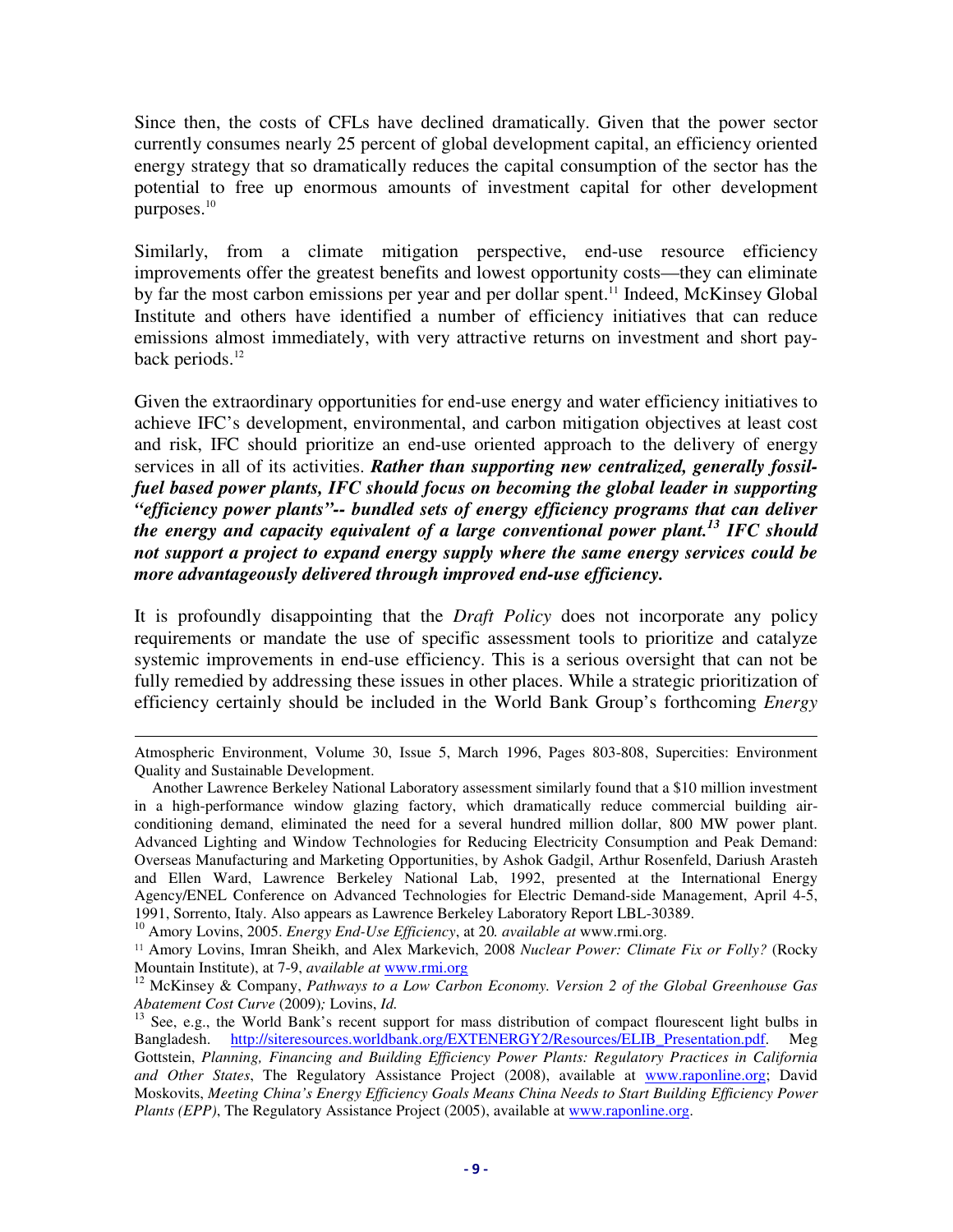*Sector Strategy*, it is the *Policy* that must articulate how IFC will integrate this strategic objective into its policy framework. Similarly, although *Draft Performance Standard 3* properly recognizes the importance of improving resource efficiency within the context of a specific project, it does not provide policy-based guidance for selecting *between* projects to best capture strategic opportunities.

#### **2.2 The** *Policy* **should use assessment tools such as Integrated Resource Planning and full life-cycle accounting to ensure that end-use efficiency is prioritized, and that IFC's investments are as low-carbon, pro-poor, and sustainable as possible.**

It is not clear whether IFC currently employs the tools to properly evaluate the full range of available options for delivering utility services, including end-use efficiency improvements. Towards this end, IFC should explicitly require "integrated resource planning" and "full life-cycle cost accounting" as part of its project appraisal and alternatives assessment methodology in the utilities sector:

• *Integrated Resource Planning* **(IRP):** An *Integrated Resource Plan* is a tool used by both regulators and utility operators to evaluate and rank all options for delivering local utility services--including all end-use efficiency approaches- according to comprehensive assessments of cost and risk. It is highly synergistic with other innovative policy initiatives, such as decoupling to encourage demand-side efficiency.<sup>14</sup> It facilitates transparency and stakeholder engagement around decisions that otherwise are constrained to supply options; enables fuller consideration of environmental and social costs; and reduces corruption and subsidies.<sup>15</sup> It also facilitates the use of the utility's lower cost of capital and earnings-on-capital requirements in comparing competitive end-use and distributed efficiency gains with supply options.<sup>16</sup>

l <sup>14</sup> "Decoupling" aligns the financial interests of utility providers with those of their customers to promote the smarter delivery of utility service requiring less resource and capital inputs and waste and emission outputs. It enables utilities to recoup lost earnings from reduced sales in return for assisting customers to capture costeffective end-use and locally distributed efficiency gains in buildings, factories, appliances and devices. California Energy Commission. 2007. *Integrated energy policy report*, November 2007, CEC-100-2007-008- CTF; California Public Utility Commission. 2008. C*alifornia energy efficiency strategic plan* (draft) Rulemaking 06-04-010, 8 February 2008, www.californiaenergyefficiency.com/

<sup>15</sup> Regulatory Assistance Project. 2005. Clean energy policies for electric and gas utility regulators. *Issues Letters*. January 2005, www.raponline.org/; Morse, D. 2006. *Water Conservation ratemaking disincentives, the case for decoupling sales from revenues*, 28 March 2006.

<sup>&</sup>lt;sup>16</sup> IRP approaches can also be used to integrate electricity and water planning, and identify least-cost opportunities to save electricity and natural gas by delivering water services more efficiently. California Energy Commission. 2005. *2005 Integrated energy policy report*, Chapter 8 Integrating water and energy strategies. November 2005. CEC-100-2005-007-CMF, www.energy.ca.gov/2005publications/CEC-100- 2005-007/CEC-100-2005-007-CMF.PDF; California Public Utility Commission. 2005. *Water action plan*. 15 December 2005, www.cpuc.ca.gov/Static/hottopics/3water/051109\_wateractionplan.htm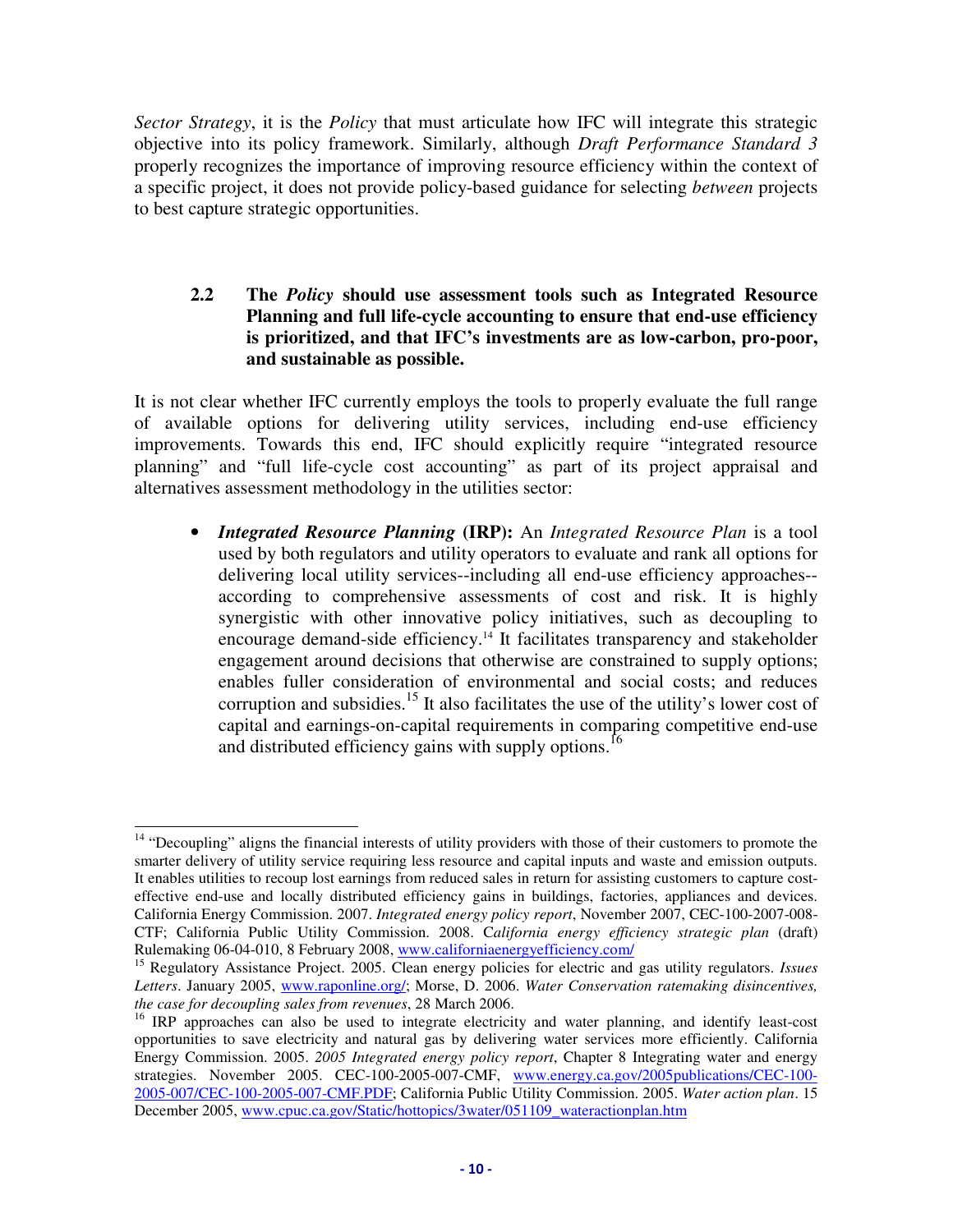To fully capture the benefits of IRP assessments, IFC should ensure that utility clients that propose new energy supply projects 1) identify all end-use delivered services the project will provide; 2) identify the costs of improving the end-use efficiencies; 3) incorporate all end-use efficiency options into the project that have a delivered cost up to the cost of expanding new generating supply (including transmission and distribution costs and risk-adjusted costs for externalities like emissions and price volatility of fuels and water requirements); and 4) develop programs to use their low-cost capital to finance these efficiency gains for their customers.<sup>17</sup>

• *Full Life-Cycle Accounting***:** IRPs and other project appraisal methodologies should internalize the full life-cycle social and environmental costs and benefits of all proposed supply- and demand-side management alternatives as part of the options assessment. For traditional large-scale, fossil fuel investments, these would include: the costs associated with price volatility of fossil fuel, water, and other resource inputs; the opportunity costs of public subsidies; the risks of disruption of energy supplies; $^{18}$  the costs and risks of oil spills, toxic contamination, acid rain, urban air quality health impacts, and other environmental impacts; $19$  the climate impacts of carbon dioxide emissions; and the opportunity costs of the "lock in" effects of promoting existing technological pathways that may inhibit the development and deployment of superior technologies.<sup>20</sup> Conversely, the intangible public benefits of investments in end-use energy efficiency and on-site and locally distributed renewable energy initiatives may include: increased local employment, improved security and resiliency of electricity systems, the demonstration effects of bringing new technologies on-line, and increased innovation and economies of scale to help eliminate the incremental costs of certain renewable technologies over time.

Integrated resource planning and full life-cycle accounting are tools that clients should also be required to use as part of the comprehensive environmental and social assessments required under Performance Standard 1. However, IFC must use them to conduct its own due diligence and to independently assess project alternatives and the development impacts

-

 $17$  IFC has an important role to play in helping clients to adopt best practice approaches to financing end-use efficiency initiatives. Examples of proven initiatives include (1) leasing and other schemes to enable customers to pay back the up front costs of efficient devices through their utility bills; (2) paying "bounties" for the replacement of inefficient devices (e.g. "cash for clunkers"); and (3) revenue neutral "fee-bate" schemes, which penalize less efficient users, and reward more efficient ones.

<sup>18</sup> See, Amory Lovins and Hunter Lovins, 1981. *Brittle Power: Energy Strategy for National Security*, U.S. Department of Defense, Civil Defense Preparedness Agency, *available at* www.rmi.org/.

<sup>&</sup>lt;sup>19</sup> European Commission ExternE initiative, Externalities of Energy,  $\frac{http://www.externe.info/}{http://www.externe.info/}.$ 

<sup>&</sup>lt;sup>20</sup> See, W. Brian Arthur, 2009. *The Evolution of Technology and Its Implications for Investment Policy*, Santa Fe Institute, www.slideserve.com/presentation/7156/Powerpoint-648-KB; W. Brian Arthur, THE NATURE OF TECHNOLOGY, WHAT IT IS AND HOW IT EVOLVES (Free Press, 2009).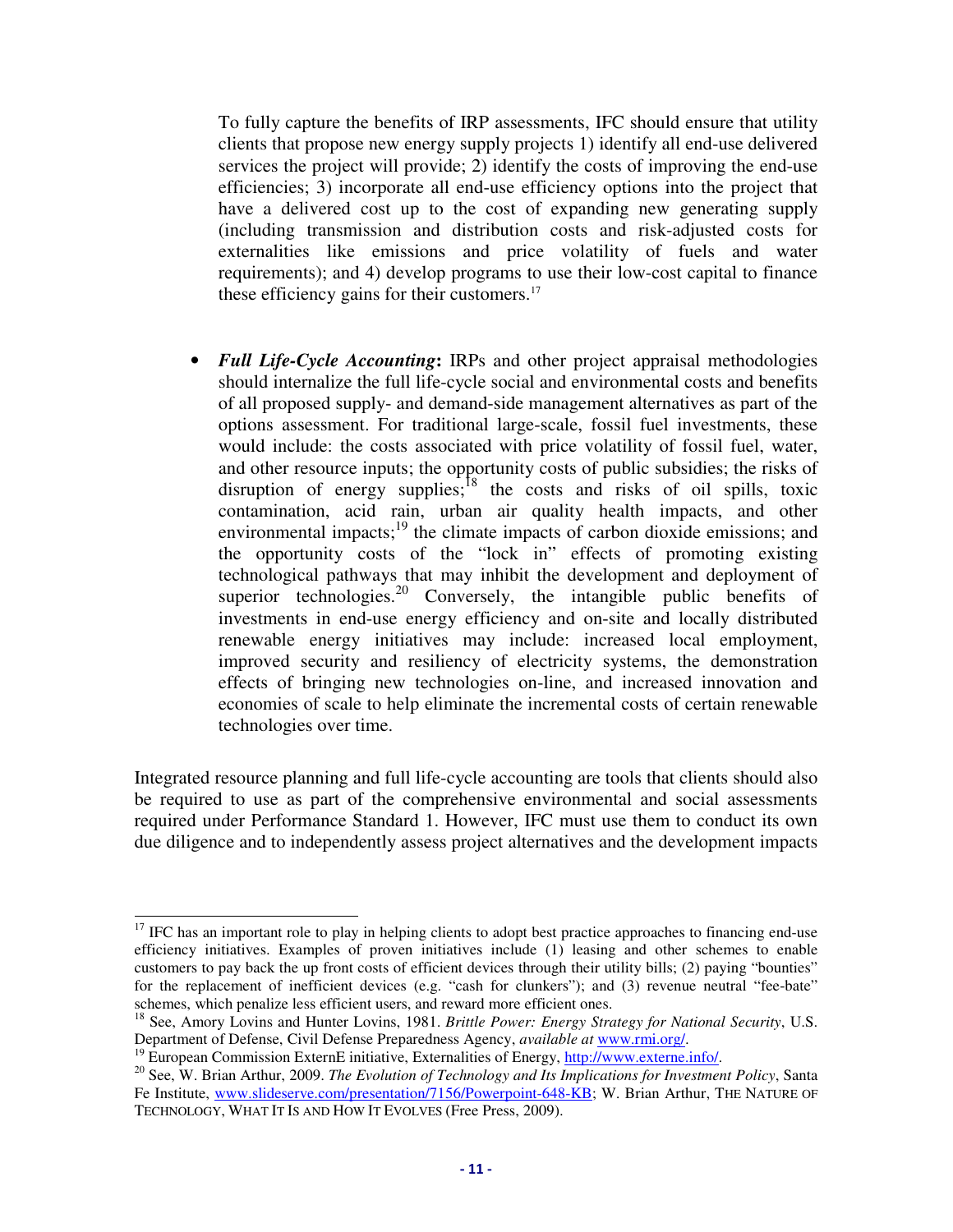of a proposed project. (*Draft Policy*, paras 17, 21).<sup>21</sup> *IFC should make clear that it will not support supply expansion projects unless it is shown through an IRP process to be the most advantageous energy service delivery option.*

#### **2.3 The Policy should establish criteria to prioritize support for zero/ultralow carbon economic development and improved end-use resource efficiency in regulatory environments that incentivize throughput and investments in fossil fuel-based supply expansion.**

Government regulations and policies can have a profound effect on the degree to which IFC's clients seek (or are able) to maximize end-use resource efficiency, and otherwise minimize greenhouse gas emissions and climate impacts. For example, some jurisdictions "decouple" utility profits from gross sales to provide a level playing field for cost-effective improvements in end-use efficiency.<sup>22</sup> Most others maintain perverse "throughput incentives" that encourage utilities to increase profits by expanding supply. Some jurisdictions have adopted policies to incentivize businesses and households to improve efficiency and invest in distributed power systems. Others have policies that create or reinforce structural, institutional, and regulatory barriers to the uptake of energy efficiency and distributed systems. Some jurisdictions have adopted initiatives such as feed in tariff programs<sup>23</sup> and renewable portfolio standards<sup>24</sup> to catalyze investment in renewable energy. Others heavily subsidize the consumption of fossil fuels, insulating market participants from the true costs and risks of the energy system.<sup>25</sup>

IFC must determine how to meet its sustainable development, climate mitigation, and resource efficiency objectives where bad policies, inappropriate subsidies, and perverse incentives externalize the environmental and social costs of fossil fuel based energy, and obscure its cost premium over end-use oriented service delivery. The *Draft Policy* properly recognizes that a project's ability to achieve appropriate social and environmental outcomes will often depend on the actions of government regulators. (*Draft Policy*, para. 19). It implies, but does not explicitly require, that both the client and IFC must conduct due diligence to assess whether the actions of regulators will impede the ability of a project to meet IFC's environmental and social objectives. (*Draft Policy*, paras. 19, 23).

<sup>-</sup> $21$  It is essential for IFC to do this work independently, as clients will have an inherent conflict of interest in analyzing alternatives to the project they have proposed, and in identifying and quantifying externalized costs.

<sup>22</sup> California has been a leader in this regard. See e.g., California Energy Commission. 2007. *Integrated Energy Policy Report*, November 2007, CEC-100-2007-008-CTF, www.californiaenergyefficiency.com/; California Public Utility Commission. 2008. C*alifornia energy efficiency strategic plan* (draft) Rulemaking 06-04-010, 8 February 2008, www.californiaenergyefficiency.com/

<sup>23</sup> Dan Bihn, *A Feed-In Frenzy?,* SOLAR TODAY, (May 2010); Paul Gipe, *Grading North American Feedin Tariffs*, World Future Council (May 2010).

<sup>&</sup>lt;sup>24</sup> See e.g., *Freeing the Grid: Best and worst practices in state net metering policies and interconnection standards*, October 2008, http://www.newenergychoices.org/uploads/FreeingTheGrid2008\_report.pdf

<sup>25</sup> IEA, OPEC, OECD, World Bank, *Analysis of the Scope of Energy Subsidies and Suggestions for the G-20 Initiative: Joint Report Prepared for submission to the G-20 Summit Meeting, Toronto, Canada,* 26-27 June 2010.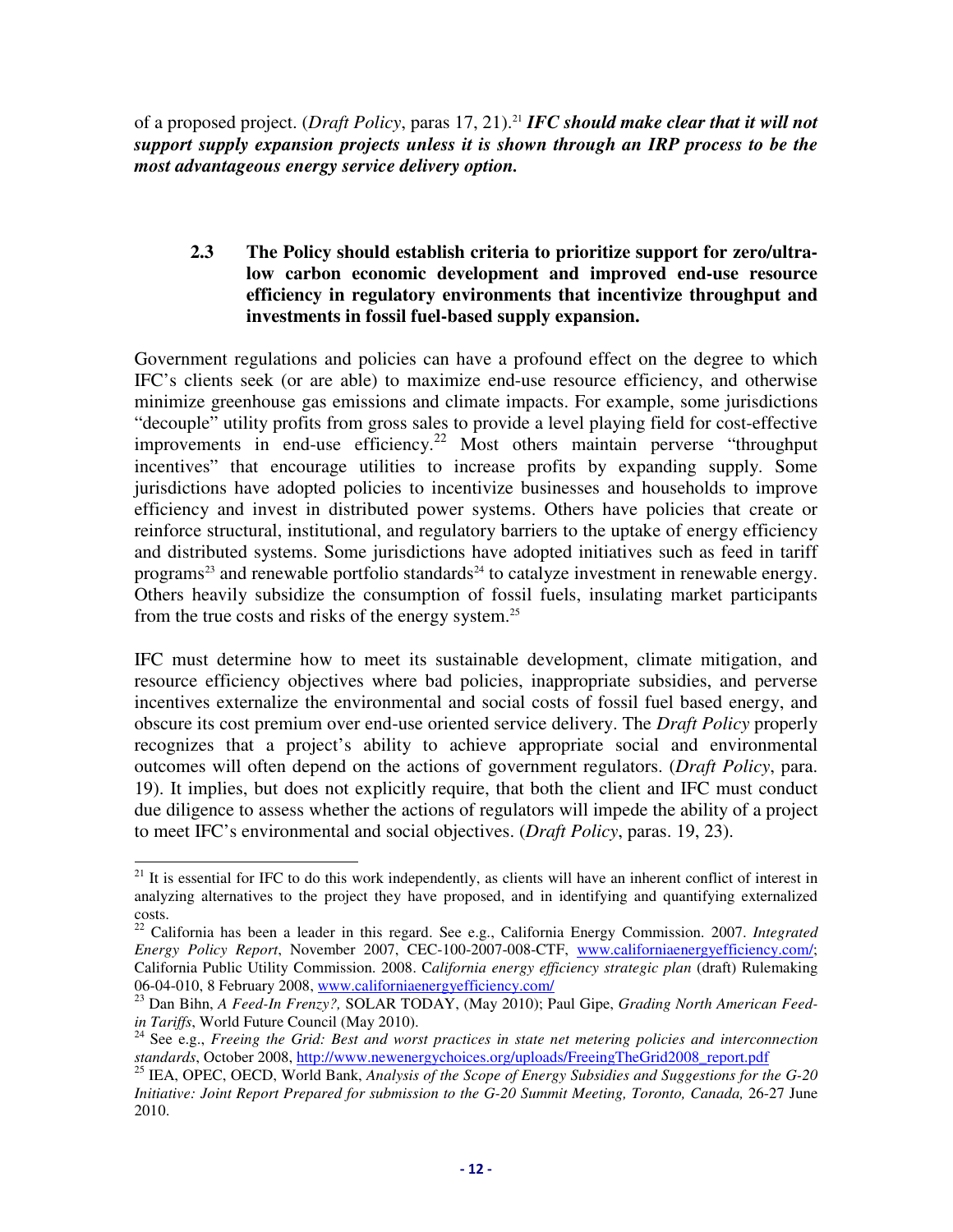The Policy should be strengthened to explicitly require IFC and its clients to conduct these assessments. The *Draft Policy* should also be strengthened to provide clear policy direction regarding how the regulatory landscape should be assessed, and how the outcomes of those assessments should be factored into project decision-making. In particular, it should provide some guidance as to what kinds of projects may or may not merit support given identified shortcomings in the regulatory and policy framework. Consideration of these regulatory issues is too fundamental to project outcomes to be left entirely to uncabined staff discretion.

### **2.4 The Policy should explicitly incorporate the agreements and commitments that member governments have made in other international venues, particularly the UNFCCC and the G-20.**

As a general rule, IFC's *Policy and Performance Standards* should respect and internalize the agreements, objectives, standards, and commitments regarding sustainable development and environmental protection that its Members agree to in other multilateral fora. By explicitly tethering its operational policies to the content of these agreements and commitments, IFC (1) pays due regard to its own technical and institutional limitations visà-vis other international bodies; (2) facilitates consistency across international institutions; and (3) ensures that its investments do not undermine a member country's efforts to meet its international obligations.

Over time, IFC has made noteworthy progress in this regard. In a number of substantive areas, IFC has recognized that international agreements and standards provide authoritative guidance for what its policies should include. Towards this end, the existing *Performance Standards* explicitly reference international agreements and standards with regard to labor conditions and practices,<sup>26</sup> hazardous waste and toxic pollution,<sup>27</sup> pesticide use,<sup>28</sup> the protection of habitats and biological diversity,<sup>29</sup> and the protection of cultural heritage.<sup>30</sup> Moreover, as part of the ongoing revision process, IFC has committed to take further steps towards harmonizing its revised policy framework with internationally agreed principles and standards related to human rights. (*Progress Report*, para. 33).

### **2.4.1 Agreements under the UNFCCC Process.**

j

<sup>&</sup>lt;sup>26</sup> IFC, April 2006. *Performance Standards on Social & Environmental Sustainability*, Performance Standard 2: Labor and Working Conditions, ftnt 1.

<sup>&</sup>lt;sup>27</sup> IFC, April 2006. *Performance Standards on Social & Environmental Sustainability*, Performance Standard 3: Pollution Prevention and Abatement, ftnts 4-7.

<sup>28</sup> *Id.*, para. 15.

<sup>&</sup>lt;sup>29</sup> IFC, April 2006. *Performance Standards on Social & Environmental Sustainability*, Performance Standard 6: Biodiversity Conservation and Sustainable Natural Resource Management, ftnts 3-5.

<sup>&</sup>lt;sup>30</sup> IFC, April 2006. *Performance Standards on Social & Environmental Sustainability*, Performance Standard 8: Cutural Heritage, para. 1.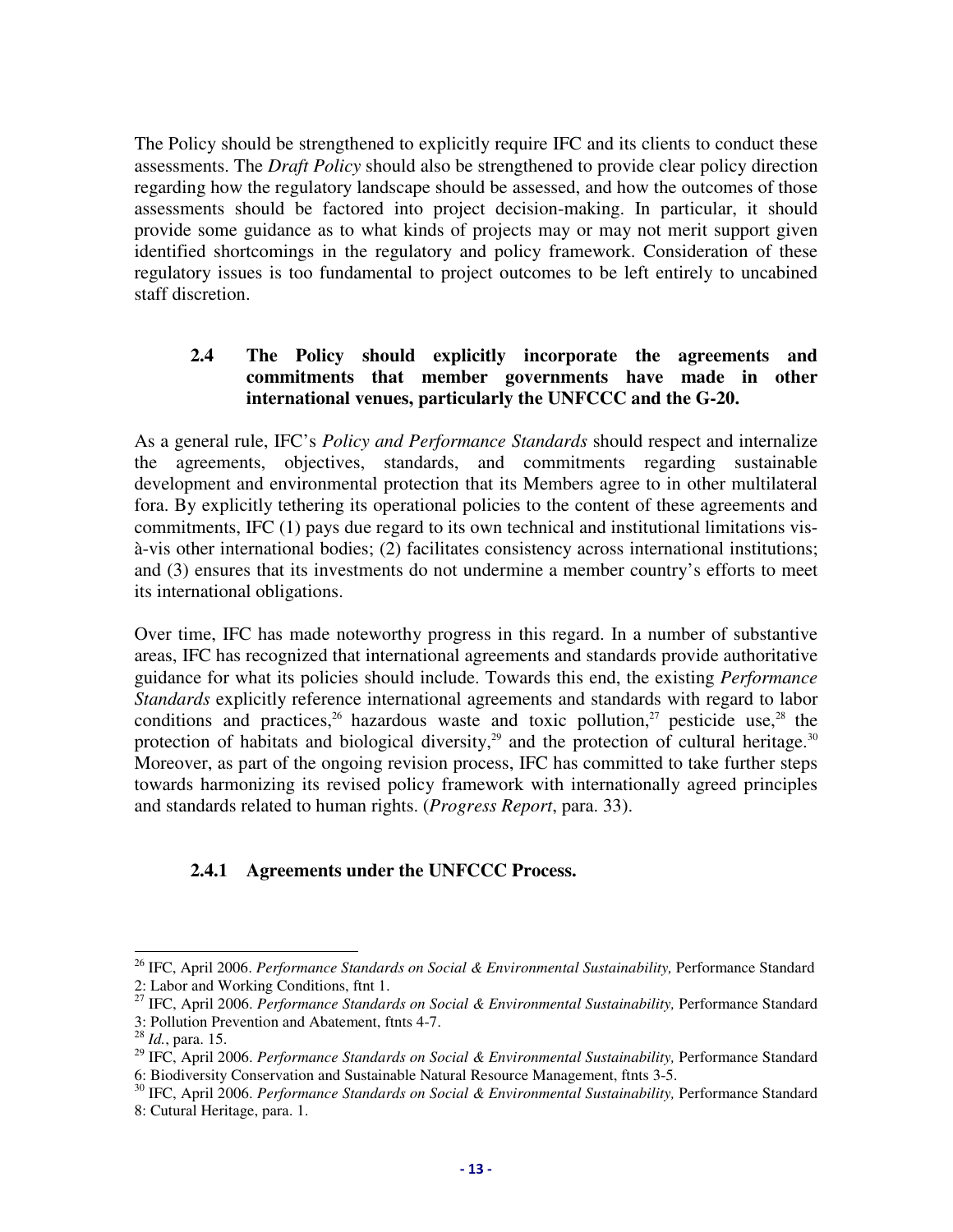The World Bank Group has already recognized that the United Nations Framework Convention on Climate Change (UNFCCC) is the primary venue for the international community to devise modes of global cooperation on climate change, including the provision of financial assistance.<sup>31</sup> Accordingly, the Bank Group has also recognized that it must respect this primacy by deferring to the outcomes of UNFCCC decision-making processes with regard to a future financial architecture and funding strategy for climate change, and by avoiding actions that might prejudice ongoing negotiations.<sup>32</sup>

This institutional deference to the UNFCCC should be better integrated into the *Draft Policy*. Specifically, IFC should explicitly incorporate the agreements and national commitments that its members set forth under the UNFCCC into its policy framework. The final form and nature of these agreements and commitments will not be known until the conclusion of COP 16, at the earliest. Some of the contours, however, are already evident. Many developing countries may develop comprehensive low-carbon development plans to guide their mitigation actions. Developing countries will be expected to specify the "nationally appropriate mitigation actions" (NAMAs) they will take to control their emissions, consistent with their own national circumstances and development aspirations.<sup>33</sup> Indeed, many developing countries that have associated themselves with the Copenhagen Accord have already begun the process of articulating country-driven national action plans and NAMAs to limit their emissions.<sup>34</sup>

By definition, a country's national action plans and NAMAs will reflect its particular development priorities and challenges. As such, they should be critical planning tools for IFC, and the *Policy* should specify how they will be integrated into IFC's investment decision-making.

As an initial matter, IFC should not support a project that is inconsistent with the mitigation plans, priorities and objectives that countries bring forward to the international community as their response to the climate crisis. Moreover, given its limited funds, and the limited public funds available for climate-sensitive development generally, IFC should establish a clear framework for prioritizing support for those projects that are contemplated in low-carbon development plans and NAMAs. If the structure of the Copenhagen Accord is maintained, these planning tools will describe three distinct "baskets" of potential investments:

- 1. Low/zero-carbon NAMAs that have attractive rates of return and do not need international public support to be implemented.
- 2. Low/zero-carbon NAMAs that may need catalytic support or carry significant incremental costs, and will require international support to be implemented.

<sup>-</sup><sup>31</sup> World Bank, *Development and Climate Change: A Strategic Framework for the World Bank Group*, 2, 3 (2008).

<sup>32</sup> World Bank, *The Clean Technology Fund*, paras. 11, 56, 57 (2008).

 $33$  Bali Action Plan, para 1(b)(ii); Copenhagen Accord, para. 5 (Dec. 2009).

<sup>&</sup>lt;sup>34</sup> Copenhagen Accord, Annex II.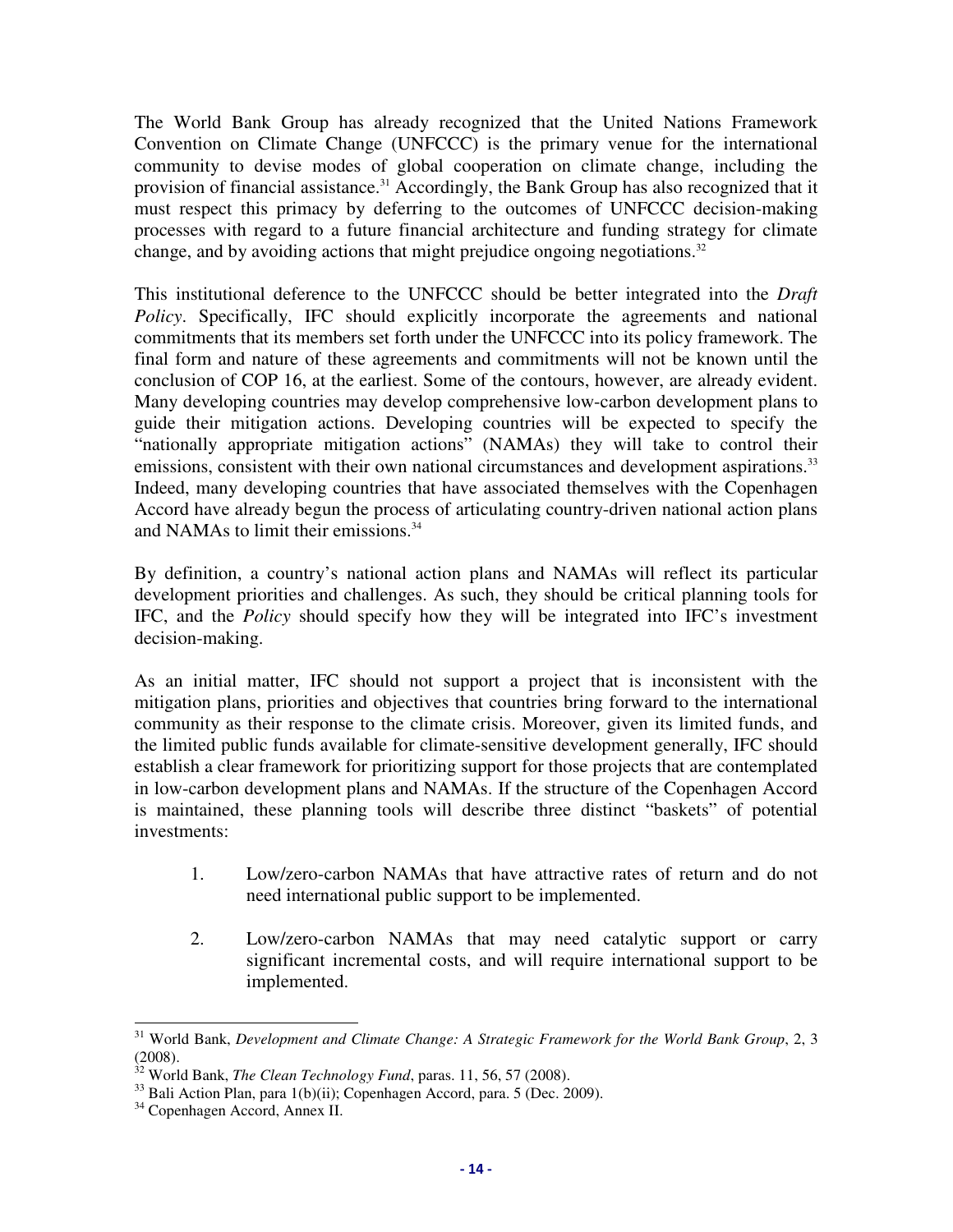3. "Business as usual" investments that will not appreciably limit emissions growth.

IFC should focus on providing support to projects in the second category, as this is where IFC can best advance its poverty alleviation, sustainable development and climate mitigation objectives. By contrast, projects in the third category will involve fundamental trade-offs between development and climate mitigation objectives, and IFC should treat these as inconsistent with its strategic focus on capturing synergies between its strategic objectives. It should consider these projects, if at all, only where no viable projects in second category seek funding. Finally, as described above, when selecting between NAMAs in the second category, IFC should prioritize those projects that can achieve the greatest carbon reductions per dollar spent and per year. This is particularly true where incremental costs are at issue.

### **2.4.2 The G-20 commitment to phase out fossil fuel subsidies.**

Fossil fuel subsides have a range of deleterious effects that are inconsistent with IFC's sustainable development and climate-related objectives. At their September 2009 summit in Pittsburgh, the Leaders of the Group of 20 countries agreed that "[i]nefficient fossil fuel subsidies encourage wasteful consumption, reduce our energy security, impede investment in clean energy sources and undermine efforts to deal with the threat of climate change."<sup>35</sup> Other observers have similarly castigated the use of fossil fuel subsidies.<sup>36</sup>

Recognizing the harmful effects of these subsidies, the G-20 Leaders resolved in 2009 to eliminate fossil fuel subsidies that were not intended to expand energy access for the poor. They agreed to "phase out and rationalize over the medium term inefficient fossil fuel subsidies while providing targeted support for the poorest."<sup>37</sup> The Leaders reconfirmed this commitment at their recent 2010 Summit in Toronto.<sup>38</sup>

The G20 commitment to phase out fossil fuel subsidies creates an imperative for IFC to end its support for fossil fuel projects. As a threshold matter, IFC support for fossil fuel projects—like all IFC support—is undeniably a public subsidy. It meets the commonly accepted definition of a subsidy as a transfer of public resources to a private actor who benefits as a result.<sup>39</sup> In addition, since IFC is prohibited by its charter from providing

<sup>35</sup> <sup>35</sup> *Leaders' Statement: The Pittsburgh Summit*, September 24-25, 2009, para. 24. http://www.pittsburghsummit.gov/mediacenter/129639.htm

<sup>&</sup>lt;sup>36</sup> David Coady, Robert Gillingham, Rolando Ossowski, John Piotrowski, Shamsuddin Tareq, and Justin Tyson, *Petroleum Product Subsidies: Costly, Inequitable, and Rising,* IMF Staff Position Note, February 25, 2010; IEA, OPEC, OECD, World Bank, *Analysis of the Scope of Energy Subsidies and Suggestions for the G-20 Initiative: Joint Report Prepared for submission to the G-20 Summit Meeting* Toronto (Canada), 26-27 June 2010.

<sup>37</sup> *Leaders' Statement: The Pittsburgh Summit*, September 24-25, 2009, para. 24. http://www.pittsburghsummit.gov/mediacenter/129639.htm

<sup>38</sup> *The G-20 Toronto Summit Declaration*, June 26 – 27, 2010, para 42.

<sup>&</sup>lt;sup>39</sup> See e.g., the World Trade Organization's Agreement on Subsidies and Countervailing Measures, Article 1.1(a)1(i). http://www.wto.org/english/docs\_e/legal\_e/24-scm\_01\_e.htm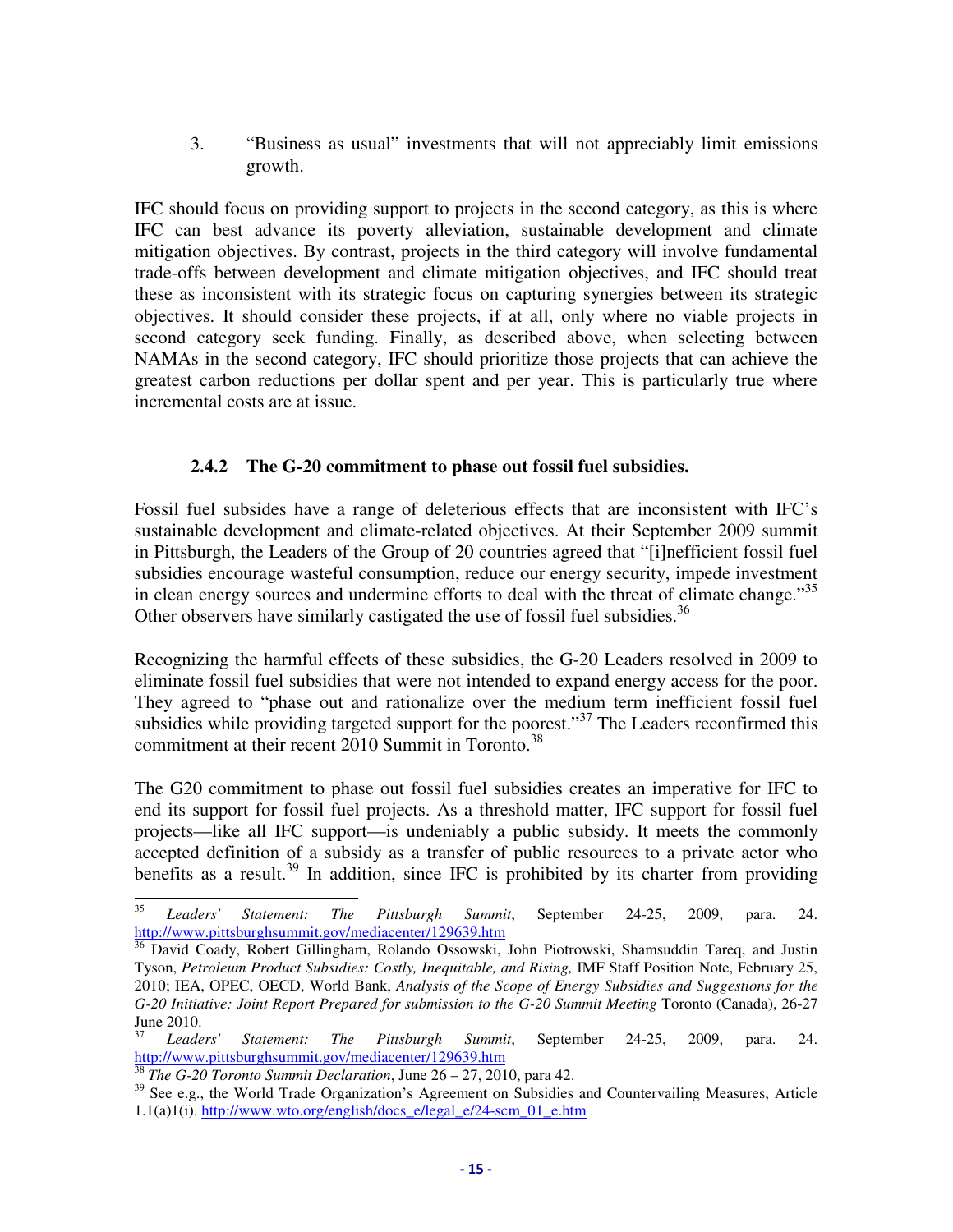financing that could be obtained in the private market, $40$  it is difficult to see how IFC support can both be unavailable in the private marketplace, and not a public subsidy.

IFC should treat its subsidies for fossil fuel projects as falling within the rubric of the G-20 commitment. Countries represented in the G-20 control over 80 percent of the voting shares of the IFC. Their votes to allocate IFC's resources to support fossil fuel projects are inconsistent with their G-20 commitment. Accordingly, IFC should eliminate support for all fossil fuel projects that are not closely targeted to expanding access to energy for the poor as soon as possible.

## **3. RECOMMENDATIONS REGARDING PERFORMANCE STANDARD 1: ASSESSMENT AND MANAGEMENT OF RISKS AND IMPACTS**

### **3.1 Performance Standard 1 should explicitly require the sponsors of longterm projects to assess the climate resilience of the project and its development impact, and specify how it will manage those risks in its management plans.**

Institutional investors<sup>41</sup> and securities regulators<sup>42</sup> are increasingly recognizing that the proper assessment, management, and disclosure of climate-related business risks are critical to sound corporate governance. For its part, IFC has also recognized that climate change has the potential to put many of the businesses it supports at risk.<sup>43</sup> IFC's *Report on the First Three Years of Application* noted that "[p]rudent risk management requires a better understanding of climate risk on project activities into the future."<sup>44</sup> Accordingly, it recommended that (1) clients undertake climate risk assessments to gauge the climate resilience of their projects, and (2) these assessments be integrated at the project design stage to facilitate proactive risk management.<sup>45</sup>

The *Progress Report* only partially incorporates these recommendations into the Risk Assessments, Managements Systems, and Action Plans required in PS 1. References to climate risk assessment are confined to two footnotes to Paragraph 6, which requires clients to "identify the social and environmental risks and impacts of the project."<sup>46</sup> Footnote 7 explains that climate change is among the risks and impacts that a client should

<sup>-</sup><sup>40</sup> IFC, *Articles of Agreement*, Article 3, §3(i).

<sup>&</sup>lt;sup>41</sup> For example, over 530 institutional investors with assets over \$64 trillion participate in The Carbon Disclosure Project, which calls on companies to disclose emissions data and climate risks and opportunities for financial decision-makers to use in their investment, lending and insurance, analysis. Over 2500 companies globally reported to the Carbon Disclosure Project in 2009; most made their reports available to the public. www.cdproject.net

<sup>42</sup> See, e.g. United States Securities and Exchange Commission, *Commission Guidance Regarding Disclosure Related to Climate Change*, 17 CFR Parts 211, 231 and 241 (February 8, 2010).

<sup>43</sup> IFC, *IFC and Climate Change: The Critical Role of the Private-Sector in Tackling Climate Change* (2009).

<sup>&</sup>lt;sup>44</sup> IFC, *IFC's Policy and Performance Standards on Social and Environmental Sustainability and Policy on Disclosure of Information: Report on the First Three Years of Application*, at 31 (2009).

<sup>45</sup> *Id*.

<sup>46</sup> *Progress Report*, at 45.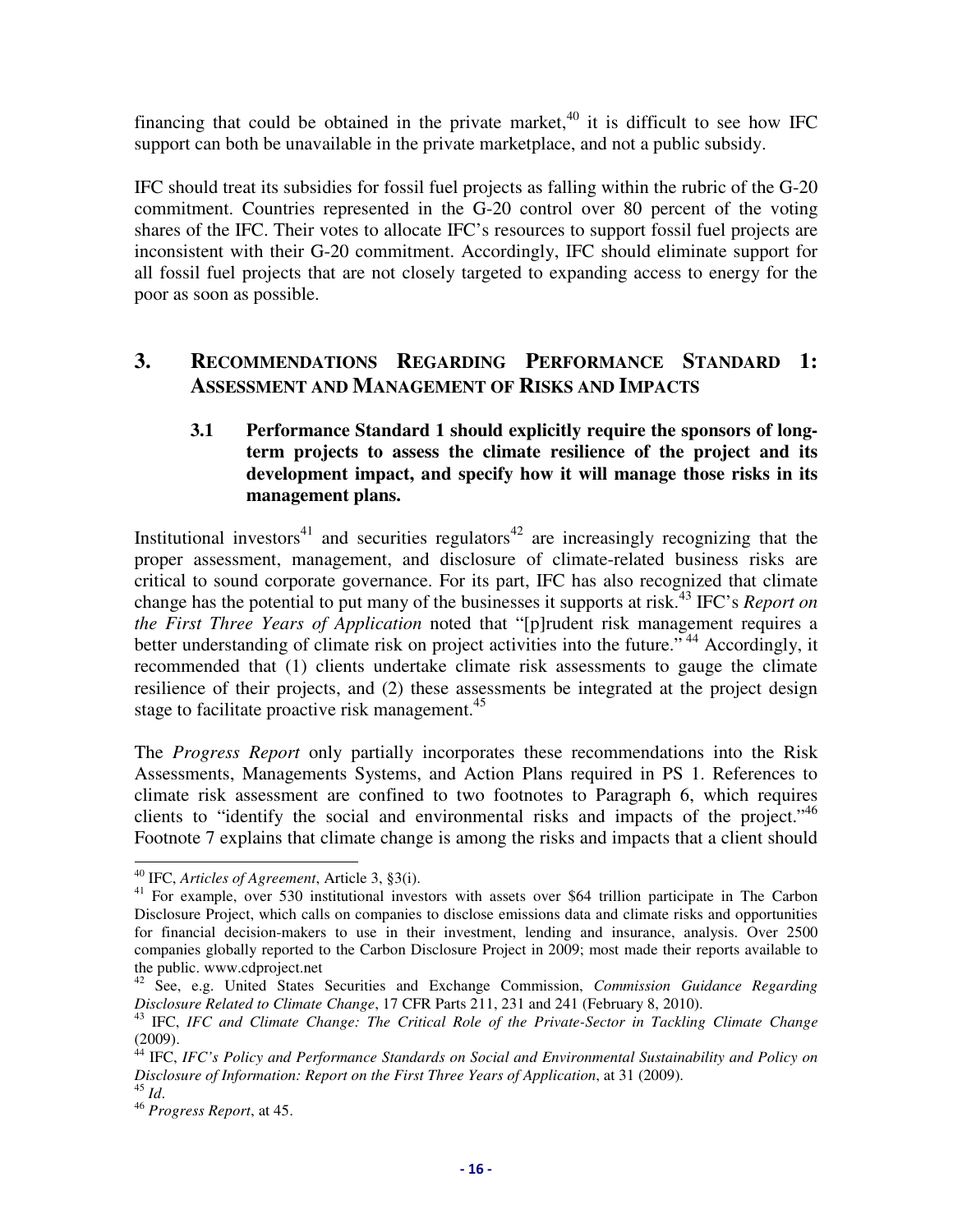consider and identify, if those risks are expected to be significant.<sup>47</sup> Footnote 9 uses climate as an example to indicate the level of detail at which clients should assess risks and impacts. It explains that "[a]n example of an appropriate level of detail is accounting for projected variability in climatic and environmental conditions due to potentially significant climate change that could occur over the life of the project which may require some level of adaptation where this is practical."<sup>48</sup>

Moreover, the draft of PS 1 does not adequately address how climate risks should be integrated into Management Systems or Action Plans. This is of particular concern because the Management Systems and Action Plans sections of the draft (Paragraphs 13-17) are directed at a qualitatively different set of environmental and social risks. These provisions require clients to explain how it will implement a "mitigation hierarchy" to avoid or reduce its impacts on the surrounding environment and the lives and livelihood of its neighbors. (Paragraph 14). In addition to the mitigation issue, however, climate change also poses a different question: how will the project adapt to the changes in the environmental and social context in which the project operates?<sup>49</sup> Because these sections focus on mitigation, they offer no indication of what is expected of clients with regard to adaptation, and could easily be misconstrued to impose no planning requirements.

Overall, PS 1's treatment of climate-related risks is too tepid and vague to ensure that IFC's clients will produce (1) rigorous and comprehensive analyses of the risks climate change poses to its operations and their development impacts, or (2) robust plans for achieving excellent development outcomes across a range of potential climate scenarios.

IFC should strengthen PS 1's treatment of climate risk by revising Paragraph 6 to specify that clients must assess and disclose all climate-related risks, including:

- **Development Risks:** Clients should be required to assess and disclose estimates of the development benefits of a project under various potential climate scenarios. For instance, a water-intensive project that offers significant development benefits when water is plentiful may simply displace other productive uses if climate change induces water scarcity.
- **Business risks:** Clients should also assess and disclose how their assumptions in their business plans are likely to be altered if climate change affects the local/regional economy and resource base. For example, a large industrial user of water may see its cost structure and social license to operate erode in the context of climate induced water shortages.
- **Regulatory risks:** Clients should be required to assess and disclose how their operations are likely to be affected by potential regulatory responses to climate change such as carbon-pricing schemes, more stringent efficiency requirements, etc.

j <sup>47</sup> *Progress Report*, at 45.

<sup>48</sup> *Progress Report*, at 45.

<sup>&</sup>lt;sup>49</sup> Though, of course, IFC should expect its clients to pursue adaptation strategies that minimize harm.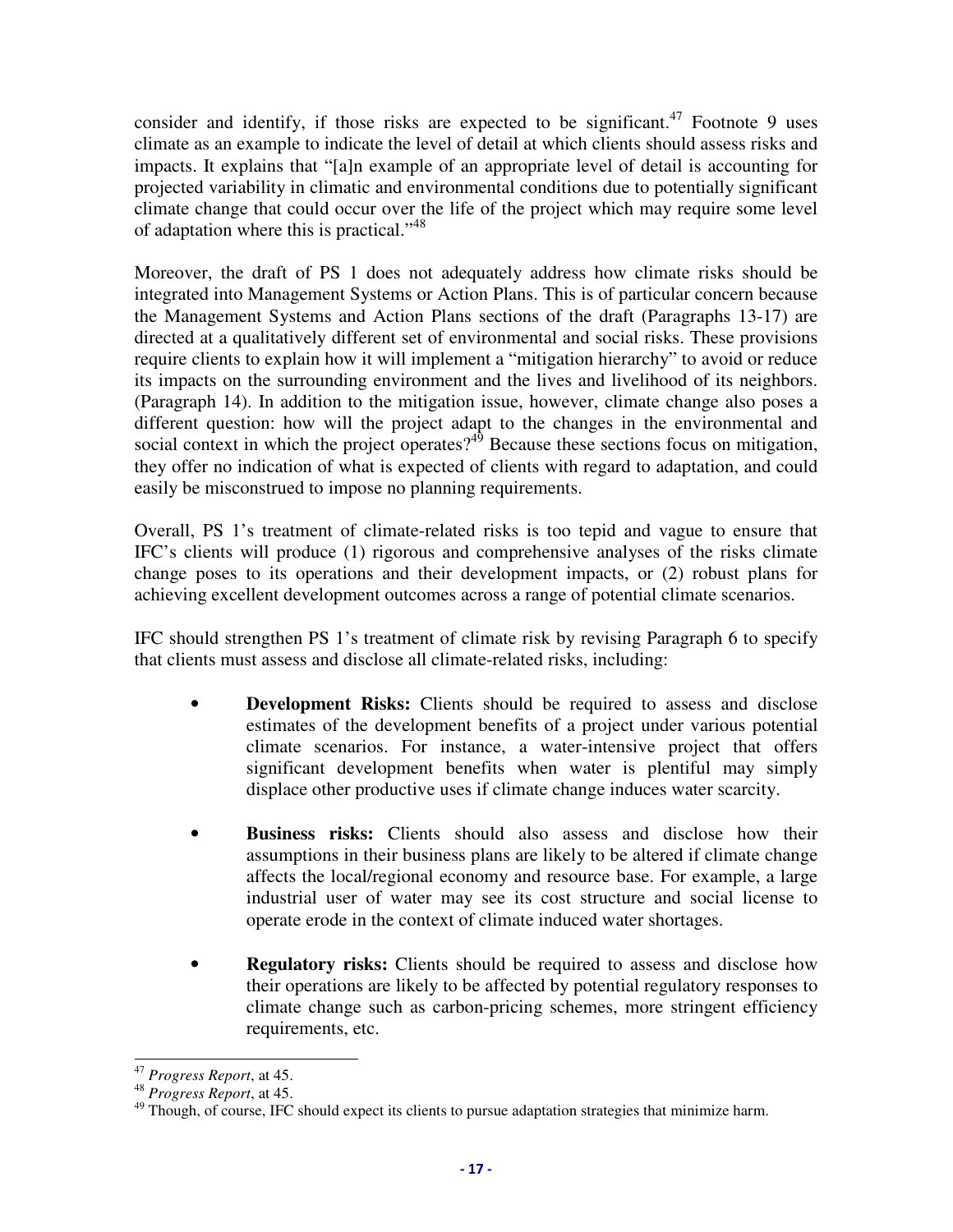IFC should also revise Paragraph 13-17 to specify that clients must incorporate climaterisk assessments into their Management Systems and Action Plans. And it should revise Paragraph 10 to require specific reference to the findings and conclusions of studies that address local/regional impacts of climate change.

#### **3.2 IFC should require utility sector clients to use assessment tools such as Integrated Resource Planning and full life-cycle accounting to ensure that the costs and risks of all options for utility service delivery are adequately assessed.**

The substance of this recommendation is discussed in Section 2.2, above. It is referenced here to underscore the fact these tools should be employed both by IFC and its clients in the context of their respective project assessment and appraisal responsibilities.

## **4. RECOMMENDATIONS REGARDING PERFORMANCE STANDARD 3: RESOURCE EFFICIENCY AND POLLUTION PREVENTION**

### **4.1 IFC should explicitly apply the "mitigation hierarchy" to the provisions regarding resource efficiency, energy use, and greenhouse gas emissions.**

One of the most valuable concepts in the *Draft Policy and Performance Standards* is the "mitigation hierarchy" for addressing the risks and adverse impacts of project operations. The "mitigation hierarchy" requires project sponsors "to avoid, or where avoidance is not possible, reduce, restore, or compensate/offset for risks and impacts to workers, affected communities, stakeholders, and the environment." (*Draft Policy*, para. 8; *Draft Performance Standard 1*, para. 14). The elements of the hierarchy are listed in descending order of acceptability. Clients must "avoid adverse impacts, reduce significant impacts when avoidance is not possible, restore significant impacts when both avoidance and minimization is not possible, and offset significant residual impacts as a last resort." (*Draft Performance Standard 6,* footnote 5).

Greenhouse gases are pollutants of global significance, and should be treated with the same conceptual rigor as other pollutants. However, while PS 3 is unambiguous that the mitigation hierarchy applies to the generation of other hazardous and non-hazardous waste materials, (*Draft Performance Standard 3*, paras. 14, 15), it is unclear and inconsistent in applying the mitigation hierarchy to the provisions related to resource efficiency, energy use, and greenhouse gas emissions.

First, *Draft Performance Standard 3* contains contradictory provisions regarding the application of the mitigation hierarchy to energy use and greenhouse gas emissions. While the introduction to PS 3 reaffirms the client's obligation to "avoid, and if not possible, reduce adverse impacts on human health and the environment," (*Draft Performance Standard 3*, para. 4), the "Energy Use and Greenhouse Gas" section of PS3 does not seem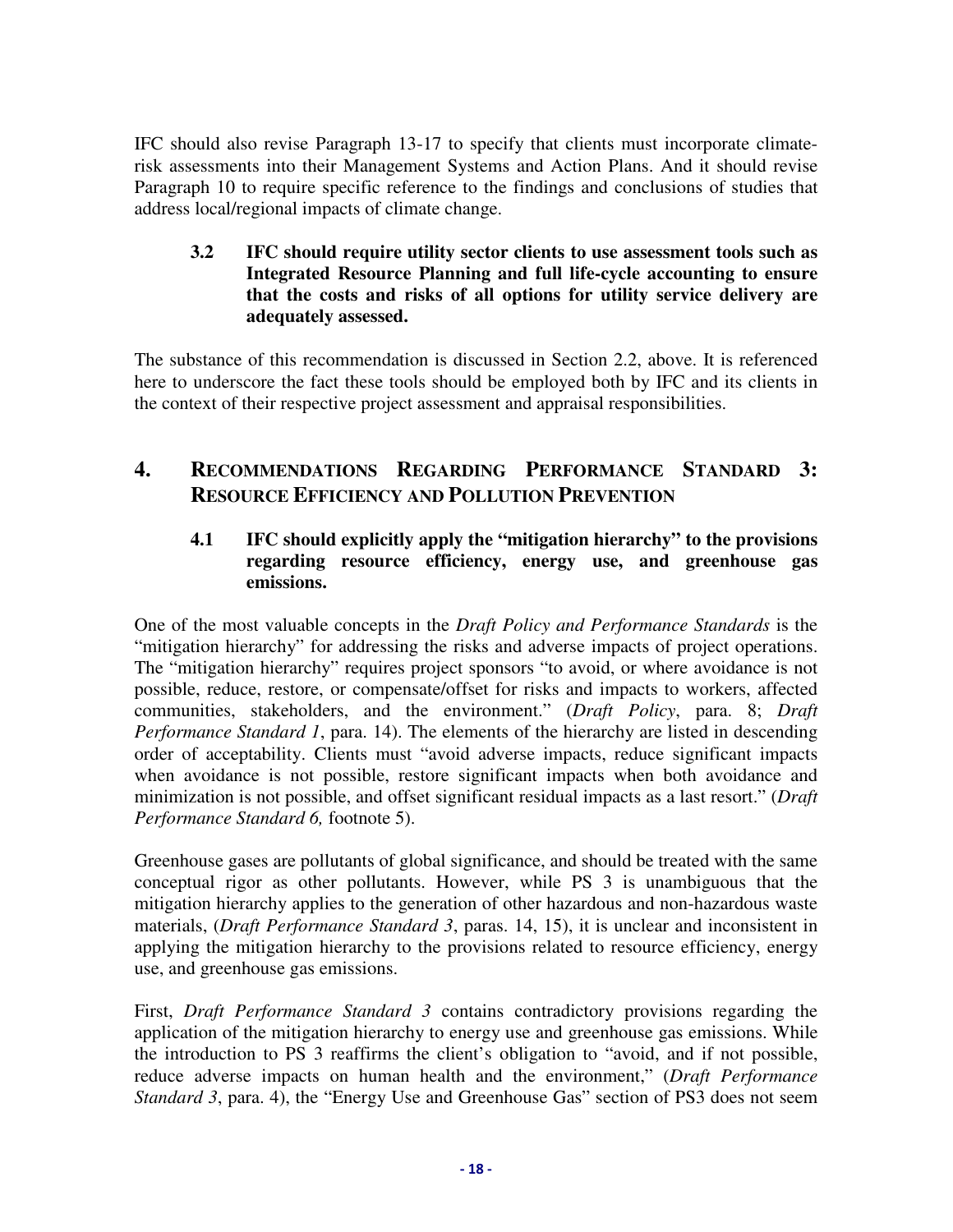to require large-scale emitters of greenhouse gas to avoid emissions to the extent possible. Rather, it requires only that they evaluate options to "*reduce or offset* project-related GHG emissions during the design and operation of the project." (*Draft Performance Standard 3*, paras. 7, 8). PS 3 does not explain why clients should not "avoid" wasteful resource consumption and greenhouse gas emissions wherever possible.

Second, while the mitigation hierarchy requires clients to take actions that are "technically and financially feasible," the resource efficiency, energy use, and greenhouse gas emissions provisions require the client to only implement actions that are "technically and financially feasible *and cost effective*." (*Draft Performance Standard 3,* paras. 6, 7, 8). PS 3 explains that "Cost-effectiveness is determined according to the capital and operational cost and also financial benefits of the measure considered over the life of the project." (*Draft Performance Standard 3,* ftnt 3). This definition is largely unhelpful in terms of providing operational guidance, and affords clients enormous discretion to determine costeffectiveness. We are concerned that this provision could be read to only require clients to implement measures that will actually produce "financial benefits" (i.e. rates of return in excess of opportunity costs). Such a limitation would undermine the objectives of the "mitigation hierarchy", and would turn the polluter pays principle on its head.

The "mitigation hierarchy", including the primary obligation to avoid adverse impacts, should be applied to the resource efficiency, energy use, and greenhouse gas emissions provisions of PS3, and it should not be qualified by the additional limitation of "cost effectiveness." The mitigation hierarchy should be explicitly referenced in these provisions, following the practice IFC has used in a number of provisions in Performance Standard 6 on the conservation of natural habitats and the protection of biodiversity, and in Performance Standard 8 relating to cultural heritage.

### **4.2 IFC should require large-scale emitters to achieve carbon-neutrality, and should apply the "mitigation hierarchy" to allow offsets only for emissions that cannot be avoided or reduced.**

IFC appears to be conflicted about the appropriate role of carbon offsets in abating the emissions of projects that it supports. Although the *Progress Report* to CODE recommends that "the option for clients to offset GHG emissions be eliminated," (*Progress Report*, p. 21), *Draft PS 3* continues to allow their use. Indeed, by eliminating the requirement that emissions be avoided to the extent possible, and by introducing the concept of cost effectiveness, PS 3 actually *encourages* clients to rely on offsets as a primary abatement tool. (*Draft Performance Standard 3,* para. 8)

IFC should resolve this dilemma by rigorously applying the mitigation hierarchy, and allowing offsets to be used only for the limited purpose of moving highly resource efficient, low-carbon projects towards carbon neutrality. First, IFC should establish "carbon neutrality" as a key benchmark for evaluating the contribution of high-emitting projects towards meeting its climate-related objectives. Then, in accordance with the "mitigation hierarchy", high-emitting projects should be expected to meet this standard primarily by eliminating and reducing emissions. Offsets should be treated as a "last resort" to abate "significant residual impacts" where avoidance and minimization are not